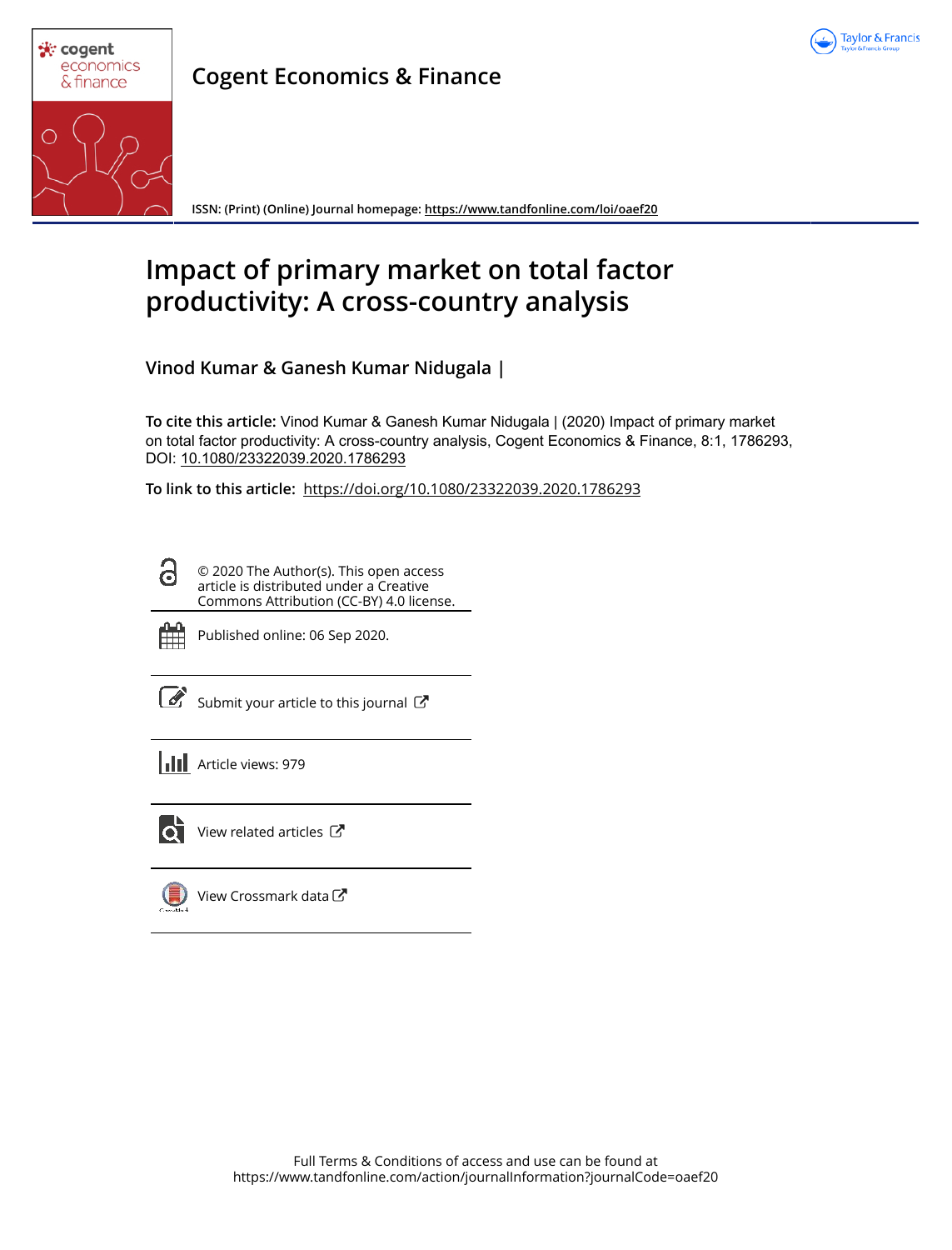



Received: 18 May 2020 Accepted: 17 June 2020

\*Corresponding author: Vinod Kumar, Fellow Program in Management (Finance & Accounting), Indian Institute of Management Indore, Indore, Madhya Pradesh 453556, India E-mail: f12vinodk@iimidr.ac.in

Reviewing editor: Sergio Rossi, University of Fribourg, Fribourg, Switzerland

Additional information is available at the end of the article

## **FINANCIAL ECONOMICS | RESEARCH ARTICLE** Impact of primary market on total factor productivity: A cross-country analysis

<span id="page-1-0"></span>Vinod Kumar $^{1\star}$  $^{1\star}$  $^{1\star}$  and Ganesh Kumar Nidugala $^2$ 

**Abstract:** Schumpeter argued that entrepreneurial finance causes the absorption of innovation in the economy and productivity growth. Previous empirical work, however, reported an insignificant relationship between the primary equity market and economic growth, and suggested exploration of the routes through which the primary equity market may affect economic growth. In the present study, we examined the impact of the primary equity market on total factor productivity (TFP) and non-TFP growth in a cross-country setting using panel data analysis and the GMM approach. We employed published data relating to 87 countries for the period 1990–2014. We found a positive impact of the primary equity market on TFP in both developed and developing economies, without a significant difference. The impact of the primary equity market on non-TFP growth was found to be significant in developing economies only. The findings suggest that the primary equity market boosts growth in all economies, but the impact is higher in developing economies. Findings of the study suggest that policy makers should focus on developing primary equity market to foster economic growth.



Vinod Kumar

## ABOUT THE AUTHOR

Ganesh Kumar Nidugala is a professor of economics and have co-authored more than 25 papers in economics. Vinod Kumar is a Ph.D. (Finance) and has co-authored papers in asset pricing, economic growth and development, and entrepreneurship. Both are doing research in finance–growth relationship. This paper is part of a project to study role of primary market in economic growth in the framework of Schumpeter model of economic growth but empirically examines some other competing economic growth models. Most of the previous studies on finance–growth relationship have used Bank and stock market as component of financial market. Even though the primary equity market is argued to be one of the major components of entrepreneurial finance, empirical study for the primary equity market–growth relationship in theoretical framework is lacking. We tried to fill this gap using a larger dataset and sophisticated tools and found that primary equity market leads economic growth, entrepreneurship and factor productivity. Our findings have significant policy implications for economic growth and portfolio management.

## PUBLIC INTEREST STATEMENT

This is a cross-country study on the impact of the primary equity market on total factor productivity (TFP) and provides empirical support to some major theories in economic growth. The research covers 87 countries and a period of 25 years (- 1991–2014). The major highlights of the findings are:

Primary equity market positively impacts TFP growth in all categories of countries.TFP growth induces additional factor growth in all countries but the impact is higher in developing economies. The primary equity market positively impact non-TFP growth (other than TFP and TFP induced growth) in developing economies but not in developed economies. Primary equity market leads to TFP growth and not the other way around, thus, primary equity market provides a leading indicator of future economic growth for policy makers and portfolio managers.Primary equity market–TFP relationship is not weakened by the 2008 global crisis.





© 2020 The Author(s). This open access article is distributed under a Creative Commons Attribution (CC-BY) 4.0 license.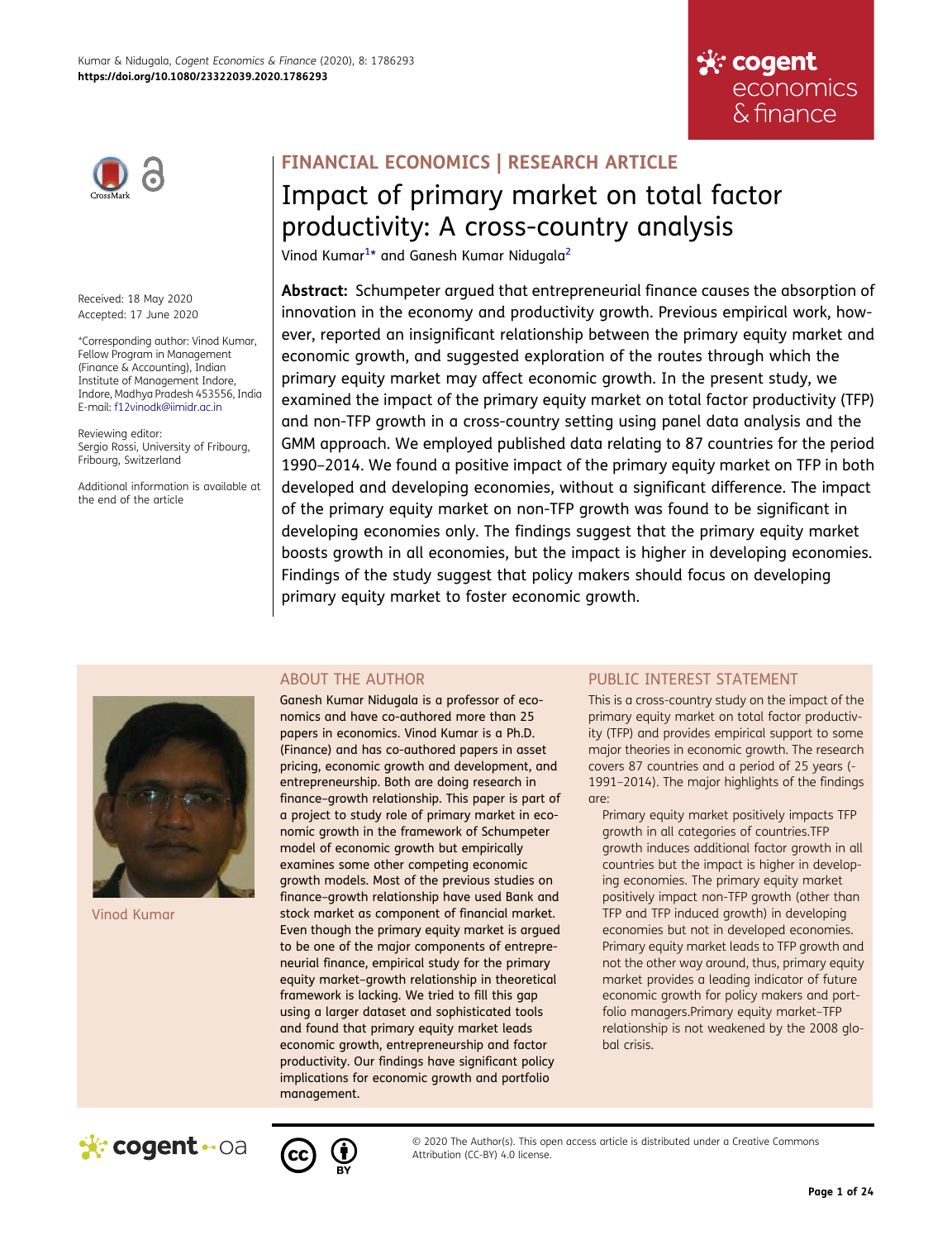**Subjects: Development Policy; Development Theory; Economics and Development; Economics; History of Economic Thought; Finance** 

### **Keywords: primary equity market; total factor productivity; Schumpeter model; Mckinnon model; economic growth**

#### **1. Introduction**

<span id="page-2-15"></span><span id="page-2-0"></span>Total factor productivity (TFP) is residual growth in the Solow ([1956\)](#page-23-0) model after accounting for the contribution of capital and labor in total economic growth (Growth). The finance–growth literature argues that finance brings growth through two routes, a quantitative channel, and a qualitative channel (Ang, [2008](#page-22-2)). The quantitative channel of growth is the growth that an economy achieves through capital and labor accumulation. The qualitative channel (TFP growth) is the component of growth that is achieved through innovation absorption in the economy. Schumpeter [\(1911](#page-23-1)) described five categories of innovation: (1) introduction of a new commodity; (2) introduction of a new method of production; (3) discovery of a new market; (4) discovery of a new source of material; and (5) introduction of change in the organization of any industry, or in the form of business organization (Dholakia & Dholakia, [1998](#page-23-2)).

<span id="page-2-14"></span><span id="page-2-11"></span><span id="page-2-5"></span>Schumpeter [\(1911\)](#page-23-1) argued that entrepreneurs bring about a qualitative change in an economy and that entrepreneurship needs credit. Hence, according to Schumpeter [\(1911](#page-23-1)), factor productivity growth is not possible without entrepreneurial finance. The McKinnon ([1973](#page-23-3)) model also maintains that entrepreneurial finance is the driver of entrepreneurship and economic growth in developing countries. Tobin and Brainard ([1963\)](#page-23-4) argue that financial development leads to a better ability to evaluate projects, thereby improving the quality of investment and the efficiency of resource allocation, which in turn leads to an expansionary effect on the economy.

<span id="page-2-13"></span><span id="page-2-10"></span><span id="page-2-7"></span><span id="page-2-2"></span>Various empirical researchers have found that banking and stock market development increases factor productivity in the economy. King and Levine [\(1993a](#page-23-5)), Levine and Zervos ([1998\)](#page-23-6), and Benhabib and Spiegel ([2000\)](#page-23-7) studied the relationship between financial development and TFP growth and found it to be positive. Rioja and Valev ([2004\)](#page-23-8) reported that financial development affects growth in richer countries via productivity growth and in poorer countries mainly via capital accumulation. Tobin and Brainard [\(1963](#page-23-4)), Townsend ([1979\)](#page-23-9), Greenwood and Jovanovic ([1990\)](#page-23-10), King and Levine [\(1993b\)](#page-23-11), Neusser and Kugler ([1998\)](#page-23-12), Beck et al. ([2000\)](#page-22-3), and Calderon and Liu [\(2003\)](#page-23-13) argued that financial development affects growth via the TFP route. King and Levine ([1993a\)](#page-23-5) found that many indicators of financial development are positively and strongly related to real per capita gross domestic product (GDP) growth, rate of physical capital accumulation, and TFP growth.

<span id="page-2-9"></span><span id="page-2-8"></span><span id="page-2-6"></span><span id="page-2-4"></span><span id="page-2-3"></span><span id="page-2-1"></span>The primary equity market facilitates firms raising new capital from the public for the growth of the firm. Venture capital/private equity (VC/PE) firms use the initial public offering (IPO) route to exit from their investments. Several researchers have argued that a vibrant primary equity market drives VC/PE investment (Black & Gilson, [1998](#page-23-14); Jeng & Wells, [2000](#page-23-15); Kaplan & Schoar, [2005](#page-23-16)). It is argued that the IPO market explains variations in investment across countries (Bonini & Alkan, [2012](#page-23-17)). The IPO market also acts as an exit channel for VC/PE firms (Groh et al., [2013\)](#page-23-18). VC/PE firms are among the key determinants of growth in innovation and entrepreneurship (Faria & Barbosa, [2014](#page-23-19); Popov & Roosenboom, [2013\)](#page-23-20). Entrepreneurs investing in high-risk projects prefer VC over bank finance (Winton & Yerramilli, [2008\)](#page-23-21). The above arguments suggest that the primary equity market facilitates entrepreneurial finance at a mature stage and in addition, may foster financing at an early stage via VC/PE financing.

<span id="page-2-16"></span><span id="page-2-12"></span>The literature suggests that the primary equity market contributes to capital accumulation and its efficient allocation, spurs entrepreneurial activities, and encourages investment in new technology. All these activities contribute to factor productivity growth as per economic growth theory. We, therefore, argue that primary equity market growth is likely to be positively associated with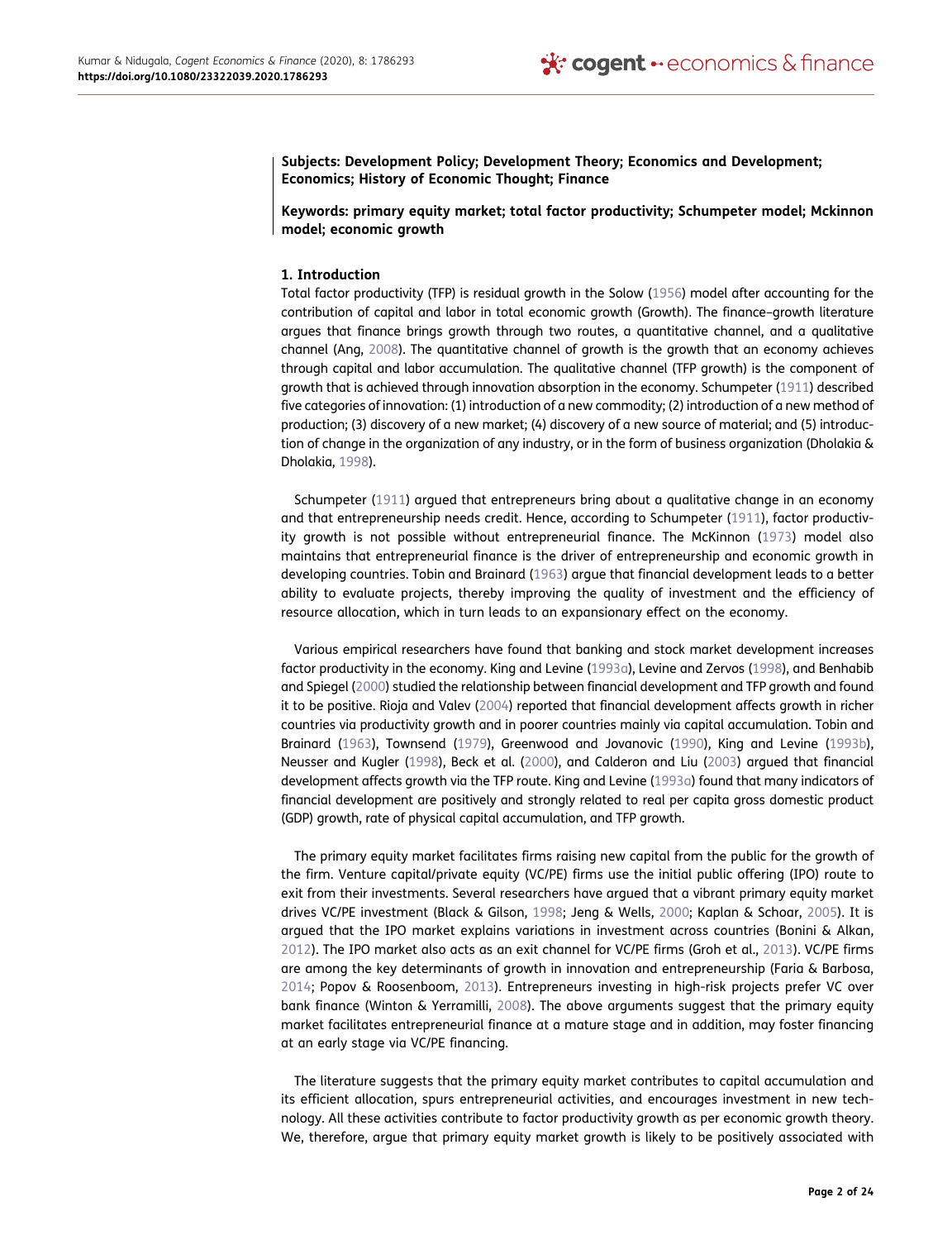TFP growth in an economy. However, no research to our knowledge has examined the impact of primary equity market growth on TFP growth. The aim of this paper is to examine the role of the primary equity market in TFP growth. Going by Schumpeter's argument that entrepreneurial finance brings about a qualitative change in an economy and thereby increases factor productivity, this paper studied the impact of the primary equity market on TFP using data from 87 countries covering 25 years (1990–2014).

The structure of the rest of the article is as follows. Section [2](#page-3-0) deals with theoretical development on finance and factor productivity relationship. Section [3](#page-4-0) discusses global trends in the primary equity market and TFP during the sample period, section [4](#page-4-1) discusses the methodology, and section [5](#page-7-0) presents description of data. Section [6](#page-8-0) contains diagnostic tests of data and model, in section [7](#page-8-1)  results and analysis are discussed, section [8](#page-16-0) explains the primary equity market–TFP–Growth puzzle. Summary and conclusion are given in Section [9](#page-20-0), section [10](#page-21-0) discusses policy implications, and section [11](#page-22-4) outlines the limitations of the study and suggests future research directions.

#### <span id="page-3-0"></span>**2. Theoretical development on finance and factor productivity**

TFP is defined as economic growth not explained by the accumulation of capital and labour alone. As per the neoclassical economic growth model, using Cobb Douglas form of production function the growth equation can be derived as follows.

$$
Y = K^{\alpha}L^{(1-\alpha)}A^{(1-\alpha)} \tag{1}
$$

where Y is the gross domestic product (GDP), K is gross capital invested in the economy, L is total labour input, A is technology,  $\alpha$  is output elasticity of capital, and  $(1-\alpha)$  is output elasticity of labour.

From (1) after taking log and differentiating, we have

$$
dY/Y = \alpha.dK/K + (1 - \alpha).dL/L + (1 - \alpha).dA/A
$$
 (2)

$$
G = K_g + L_g + TFP
$$
 (3)

where G is economic growth, K<sub>g</sub> (α.dK/K) is capital-driven growth, L<sub>g</sub> ((1- α).dL/L) is Labour inputdriven growth, and TFP is residual economic growth.

Theories from corporate finance also suggest that the asset pricing function of the financial market should play a role in productivity and economic development. The equity market is a significant part of the financial market in terms of providing new capital for investment, and investment leads to economic growth. Private investment depends on the availability of projects with a positive net present value (NPV).

Net present value of a project =  $\frac{\Sigma(\text{operating cash flow from the project in year t})}{(1 + \text{risk free rate} + \text{risk premium}^t)}$  – Present value of total investment

where *t* is the number of years and summation is taken over the life of the project. An entrepreneur invests in a project if the value is positive.

<span id="page-3-1"></span>By improving asset pricing efficiency, investment in good projects is increased and investment in bad projects is reduced. Reducing the cost of capital via improved efficiency is a market-driven approach and should be preferred to a repressionist approach (Keynes, [1936](#page-23-22)). Regulations that keep interest rates low (financial repression), benefit all kinds of projects, good as well as bad. A market-driven approach reduces the cost of capital for good projects and increases the cost of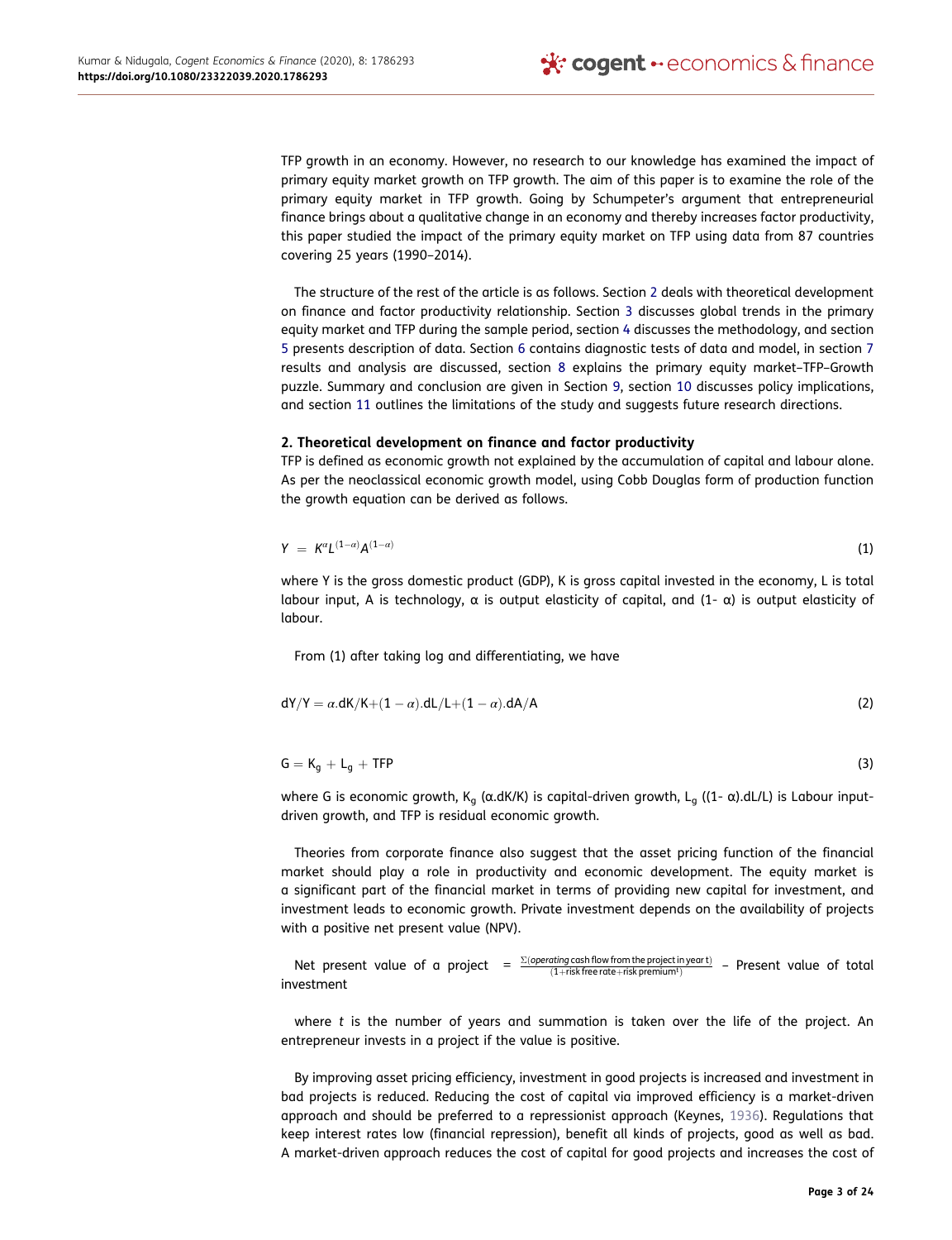<span id="page-4-2"></span>

| Table 1. Sources of data used in the study |                                  |  |  |  |  |
|--------------------------------------------|----------------------------------|--|--|--|--|
| Data                                       | Source                           |  |  |  |  |
| Data on primary capital raised             | Thomson Reuters Eikon            |  |  |  |  |
| Data on macroeconomic variables            | World Bank database <sup>1</sup> |  |  |  |  |
| Data on financial market variables         | World Bank database              |  |  |  |  |
| Total factor productivity                  | Conference Board <sup>2</sup>    |  |  |  |  |

\*Data period from 1990–2014.

capital for bad projects, leading to a better quality of investment, productivity, and economic growth. Thus, we should expect a positive impact of equity market development on productivity and growth. Tobin and Brainard ([1963](#page-23-4)) argued that more financial development leads to better ability to evaluate a project that improves the quality of investment and hence more efficient allocation of resources which leads to improved quality of investments that can have an expansionary effect on the economy.

#### <span id="page-4-0"></span>**3. Primary equity market and TFP data: sources and trend**

The data and their sources are presented in Table [1](#page-4-2). Primary equity market data for 134 countries were found in Thomson database for the sample period. Instead of estimating TFP data, we have used the published database of total factor productivity by Conference Board. This database is used in various published literature. Due to the limited data available for the other key variables in other sources, we had to finally restrict our study to 87 countries.

A graphical view of the primary equity market–TFP relationship is presented in Figures [1](#page-4-3) and [2](#page-5-0). From Figure [1](#page-4-3), it appears that economic growth and TFP are in a close relationship. Figure [2](#page-5-0) shows that most of the time (except for the dot-com bubble period, 1995–2001), the primary equity market/GDP ratio precedes the trend in TFP. This suggests that the primary equity market is leading changes in TFP.

(GDP/capita data are scaled by a factor of 2 for a closer view of the pattern)

(TFP data are scaled by a factor of 2 and distance reduced by 1.5% for a closer view of the pattern)

#### <span id="page-4-1"></span>**4. Hypothesis and methodology**

Based on the discussion in the previous section about the role of the primary equity market in economic growth and development, we argue that the primary equity market should positively affect TFP growth and economic growth. This section discusses the hypotheses and mathematical models that are used to test the hypotheses. Following hypotheses were tested:

<span id="page-4-3"></span>**Figure 1. TFP vs. GDP growth (based on annual summary of data of sample countries).**



## **TFP-GDP Graph (scaled)**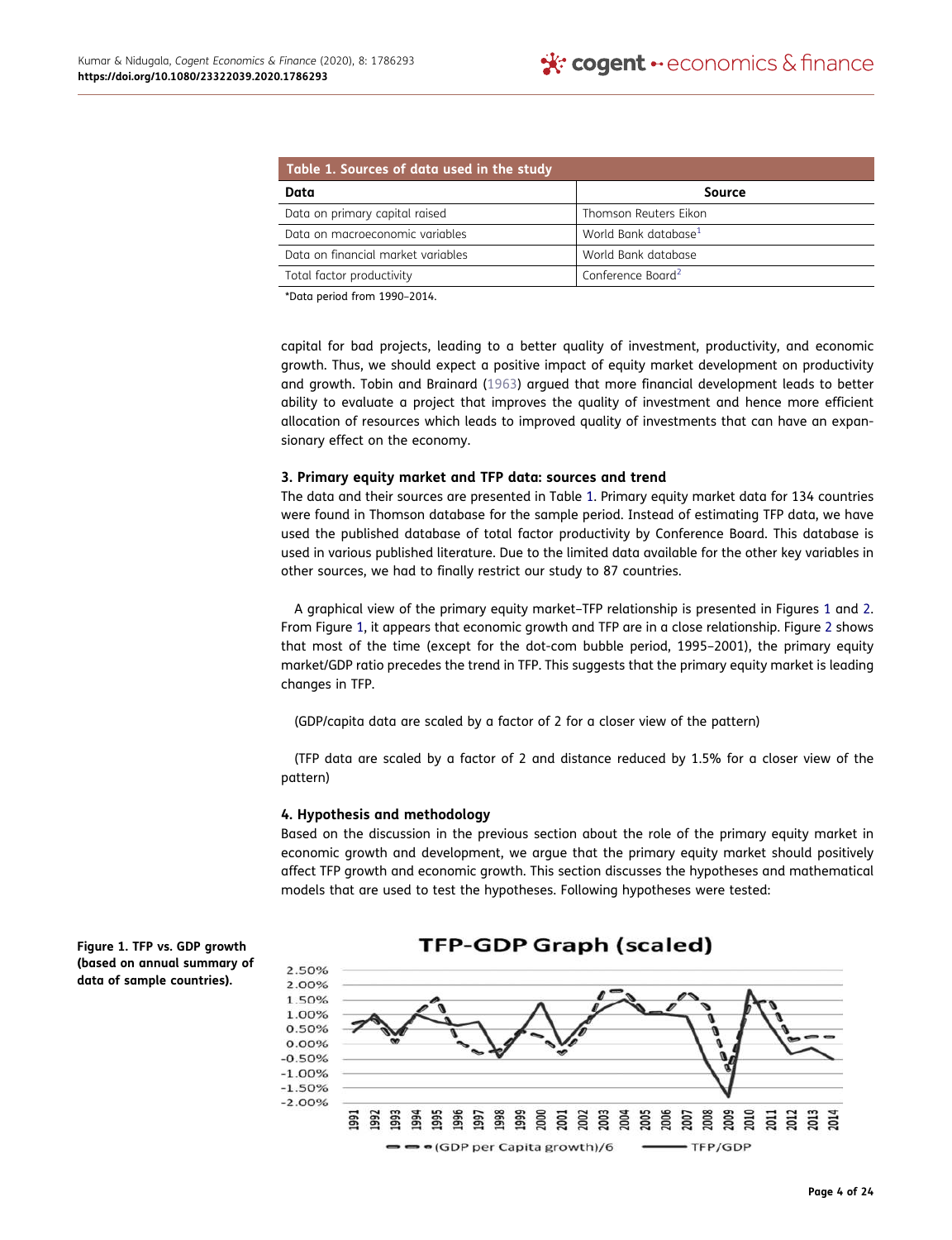<span id="page-5-0"></span>**Figure 2. Primary equity market–TFP graph (based on annual summary of data from sample countries).**



Hypothesis 1: Primary equity market increases TFP growth

Hypothesis 2: Primary equity market-TFP relationship is not affected by the 2008 financial crisis

Hypothesis 3: Primary equity market-TFP relationship is not affected by the income level of the country

Hypothesis 4: Primary equity market growth leads to TFP growth

Hypothesis 5: Primary equity market granger causes TFP growth

Hypothesis 6: Primary market has a long term relationship with TFP growth

Hypothesis 7: Primary market growth—"non-TFP" growth relationship is affected by income level of the country

To examine above hypotheses, except the causality and cointegration test, we followed the model used by Andriansyah and Messinis ([2014](#page-22-7)). We estimated Equation (4) to study the primary equity market–TFP relationship:

$$
TFP_{i,t} = b_0 + b_1Primary_{i,t} + b_2STOCK_{i,t} + b_3BANK_{i,t} + b_4TFP_{i,t-1} + b_5X_{i,t} + n_i + \dot{o}_{i,t}
$$
\n(4)

Further, we estimated Equation (5) to study the impact of primary equity market on non-TFP growth using following equation:

PGDP<sub>i,t</sub> = 
$$
\beta_6 + \beta_7 * \text{Primary}_{i,t} + \beta_8 * \text{STOCK}_{i,t} + \beta_8 * \text{BANK}_{i,t} + \beta_{10} * \text{PGDP}_{i,t-1} + \beta_{11} * \text{TFP}_{i,t} + \eta_i + \epsilon_{i,t}
$$
 (5)

<span id="page-5-2"></span><span id="page-5-1"></span>In above equations, βi are the parameters to be estimated, *TFP* is total factor productivity, *Primary* is the primary equity market, *STOCK* is the secondary market for equity, *BANK* is banking development, *X* is a set of control variables,  $\eta_i$  is an unobserved fixed effect and  ${\bm\epsilon}_{i,t}$  is the error term for *i*<sup>th</sup> country and  $t^{\text{th}}$  year. All the data are in current US dollars. The proxy for Primary is the total primary equity issue/ lagged GDP (Doidge et al., [2013](#page-23-23)). The proxy for *STOCK* (secondary stock market) is the stock traded turnover/GDP (Andriansyah & Messinis, [2014](#page-22-7)). The proxy for *Bank* (banking development) is total private credit (King & Levine, [1993a\)](#page-23-5). Because countries differ in size, to benchmark financial market activity the stock market is scaled by GDP (Andriansyah & Messinis, [2014](#page-22-7)), and private credit is also scaled by GDP (King & Levine, [1993a\)](#page-23-5). Primary equity market issuance is scaled by the lagged value of GDP, as suggested in Doidge et al. [\(2013\)](#page-23-23). Independent variables that are in percentage form are not modified further.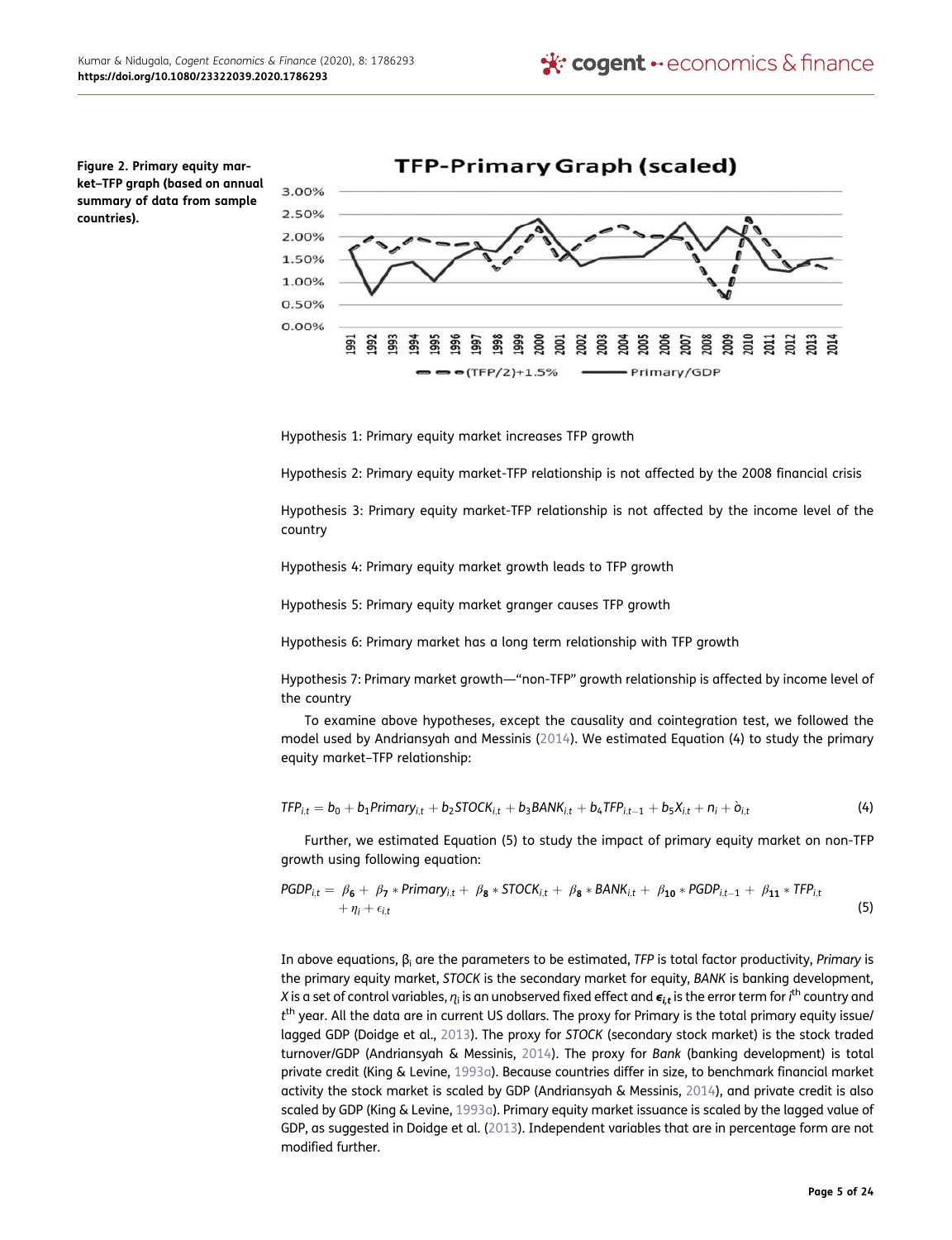<span id="page-6-1"></span><span id="page-6-0"></span>The lag of *TFP* is considered as the control variable (Andriansyah & Messinis, [2014\)](#page-22-7). Following Barro and Sala-i-Martin ([2009](#page-22-8)), Barro ([1991](#page-22-9)), Beck et al. ([2000](#page-22-3)), Jeanneney et al. ([2006](#page-23-24)), and Arizala et al. ([2013](#page-22-10)), we have used five other variables, schooling, inflation, government expenditure, foreign direct investment, and external trade, as control variables in our initial estimates. These are also used as exogenous instruments following Andriansyah and Messinis ([2014](#page-22-7)).

<span id="page-6-2"></span>Breitenlechner et al. [\(2015\)](#page-23-25) report that the association of Banking development and Stock market with economic growth has reduced due to economic shock of 2008. We examined the impact of the 2008 financial crisis on the *Primary*–*TFP* relationship by adding an interaction term of primary equity markets with a dummy variable "*D2008*" for the period post-2008.

$$
TFP_{i,t} = \beta_0 + \beta_1 Primary_{i,t} + \beta_{12} * Primary_{i,t} \times D2008 + \beta_2 STOCK_{i,t} + \beta_3 BANK_{i,t} + \beta_4 TFP_{i,t-1} + \beta_5 X_{i,t} + \eta_i + \epsilon_{i,t}
$$
\n(6)

Economic theories argue that TFP growth is a function of technological absorption only. The literature suggests that the primary equity market relationship with economic growth varies with the income level of economies; therefore, we estimated impact of income level on *Primary*–*TFP*  relationship (difference GMM) by adding interaction terms for dummy variables for various income categories (L, LM, UM, H) $3$  as defined in world bank classification with the primary equity market.

$$
\begin{aligned} TFP_{i,t} &= \beta_0 + \beta_1 \text{Primary}_{i,t} + \beta_{12} * \text{Primary}_{i,t} \text{xIncome level} + \beta_2 \text{STOCK}_{i,t} + \beta_3 \text{BANK}_{i,t} \\ &+ \beta_4 \text{TPP}_{i,t-1} + \beta_5 X_{i,t} + \eta_i + \epsilon_{i,t} \end{aligned} \tag{7}
$$

For examining structural relationship between *Primary* and TFP, we performed some more tests. We used a Panel VAR test on TFP–Primary relationship to examine whether primary equity market granger causes TFP growth or TFP growth causes primary equity market growth. We performed the Pedroni cointegration test to examine whether the primary equity market has a long-term relationship with TFP growth.

<span id="page-6-3"></span>To examine supply leading or demand following argument (Patrick, [1966\)](#page-23-26) empirically, we estimated following Equation (8) along with the Equation (4), following Andriansyah and Messinis ([2014\)](#page-22-7)

$$
Primary_{i,t} = \beta_0 + \beta_1 Primary_{i,t-1} + \beta_2STOCK_{i,t} + \beta_3BANK_{i,t} + \beta_4TFP_{i,t} + \beta_5X_{i,t} + \eta_i + \epsilon_{i,t}
$$
 (8)

<span id="page-6-4"></span>Finally, we examined the structural relationship between the TFP growth and explanatory variables (*Primary, STOCK, BANK*) using differenced variables (difference of the variable from its lagged value) and lag of differenced variables in the Equation (9) instead of using level variables. Subrahmanyam and Titman [\(1999\)](#page-23-27) describe the relationship between the primary equity market and the stock market as a snowball effect. More share listings increase stock market size and liquidity, and a growing stock market encourages more IPOs and listings. Following Andriansyah and Messinis ([2014](#page-22-7)), we examined the *Primary*–*TFP* relationship as part of the system in Equation (9). The argument is that the primary equity market, along with banks, the stock market, and TFP, may be simultaneously determined. We modeled simultaneous equations using the auto regressive distributed lag, ARDL (1), approach (Andriansyah & Messinis, [2014\)](#page-22-7) as:

$$
Y_{i,t} = \beta_0 + \beta_j * y_{i, t-1} + \eta_i + \epsilon_{i, t} \tag{9}
$$

where  $\beta_s$  are the parameters to be estimated,  $\eta$  is the fixed effect,  $\epsilon$  is the error term for  $Y_i$  for i = 1 to 4, Y = [*TFP, Primary, STOCK, BANK*] and **y** excludes the contemporary dependent variable.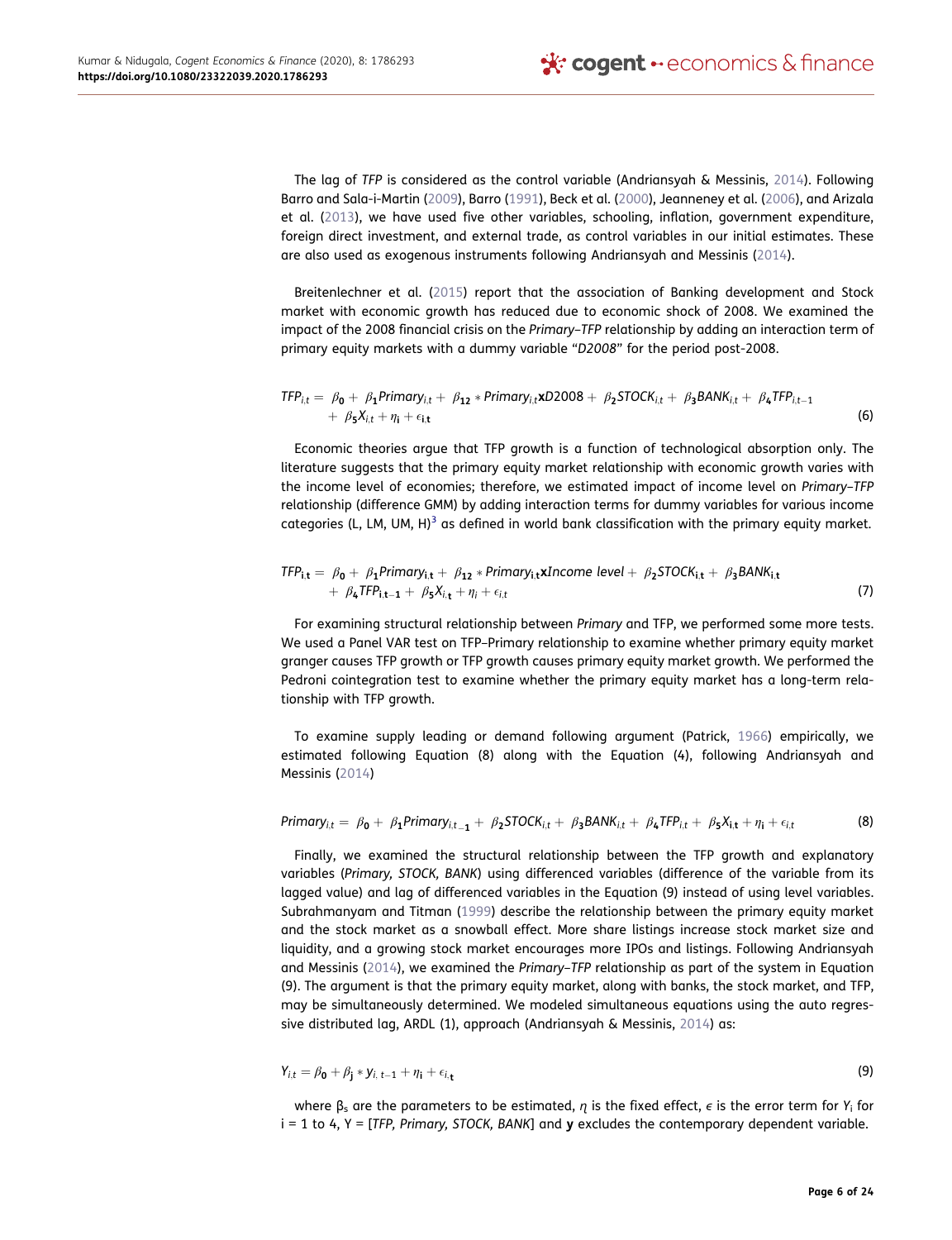We estimated equations in the system of Equation (9) separately following Andriansyah and Messinis ([2014](#page-22-7)). These authors claim that there are cross-error correlations in the different equations and that estimating separately avoids the sensitivity of misspecification in any individual equation that can occur in joint estimation. Other reasons are that GMM does not handle simultaneous equations in the panel. Addressing the fixed effect and the need for valid and strong instruments may affect joint estimation. Estimating all equations individually reduces this problem.

<span id="page-7-2"></span>A dynamic panel is considered for analysis which is also the default model in the generalized method of moments [GMM]) and, accordingly, the lag of the dependent variable is included as the only control variable. Several researchers have used a 5–10-year average to study the finance– growth relationship. However, Aretis and Demetriades ([1997\)](#page-22-12) argue that averaging annual data series creates an average effect limitation and reduces the scope for capturing individual idiosyncrasies. Therefore, we used annual series for analysis.

Considering endogeneity in variables in the model, we have used the GMM technique (both difference and system) for estimating the parameters. We included both forms of GMM because our sample is not small, and it provides an additional robustness check of the relationship. The moment conditions for difference and system GMM estimates are, respectively:

| $E[Y_{i,t} * \Delta \epsilon_{i,t}] =$ Ofor $i = 1 \ldots 4$ ; and t |  |
|----------------------------------------------------------------------|--|
| $= n+21$                                                             |  |

$$
E[\Delta Y_{i,t} * \epsilon_{i,t}] = 0 \text{for } i = 1 \ldots 4; \text{ and } t
$$
  
= n + 2 \ldots \ldots \ldots \ldots T \ldots \ldots \ldots \ldots \ldots \ldots \ldots (10)

where  $Y_i$  is the dependent variable,  $\epsilon$  is the composite error, and n depends on the lag structure of  $\epsilon$ . For no autocorrelation in the composite error,  $n = 0$ .

### <span id="page-7-0"></span>**5. Description of data**

Table [2](#page-7-1) presents descriptive statistics. Three components of the financial market data represent separate aspects and hence are not comparable in the summary. Private credit data is a stock variable, and primary equity market and stock market data are flow variables. Over the sample period of 25 years, the average new capital raised per year through the primary equity market is 1.75% of GDP. The average value of the primary equity market seems to be much lower than the other two components of financial markets (27.43% for stock market and 63.51% for bank credit). Though as a source of finance, Bank looks very high, it is a stock variable with 44.36% mean value in 1990 and 76.45% mean value in 2014. This means approximately 1.34% (of GDP) increase per year. Hence in terms of new capital, funds raised through the primary equity market are higher than those raised in the form of private credit.

The correlation matrix (Table [3](#page-8-2)) shows that the correlation of bank credit and stock market with TFP is higher than that of the primary equity market. Partial correlations suggest that the primary equity

<span id="page-7-1"></span>

| <b>Table 2. Summary statistics</b> |                     |          |           |            |          |  |  |
|------------------------------------|---------------------|----------|-----------|------------|----------|--|--|
| Variable                           | <b>Observations</b> | Mean     | Std. Dev. | Min        | Max      |  |  |
| <b>TFP</b>                         | 2.136               | 0.52289  | 3.870096  | $-54.3287$ | 59.37093 |  |  |
| Log GDP/Capita                     | 2.136               | 8.74421  | 1.569336  | 4.800033   | 11.66662 |  |  |
| Primary                            | 2.136               | 1.239007 | 2.204517  | $\Omega$   | 26.44221 |  |  |
| Stock                              | 2.136               | 27.43452 | 56.46075  | $\Omega$   | 952.6673 |  |  |
| <b>Bank</b>                        | 2.114               | 63.51344 | 49.30415  | 1.125519   | 312.1536 |  |  |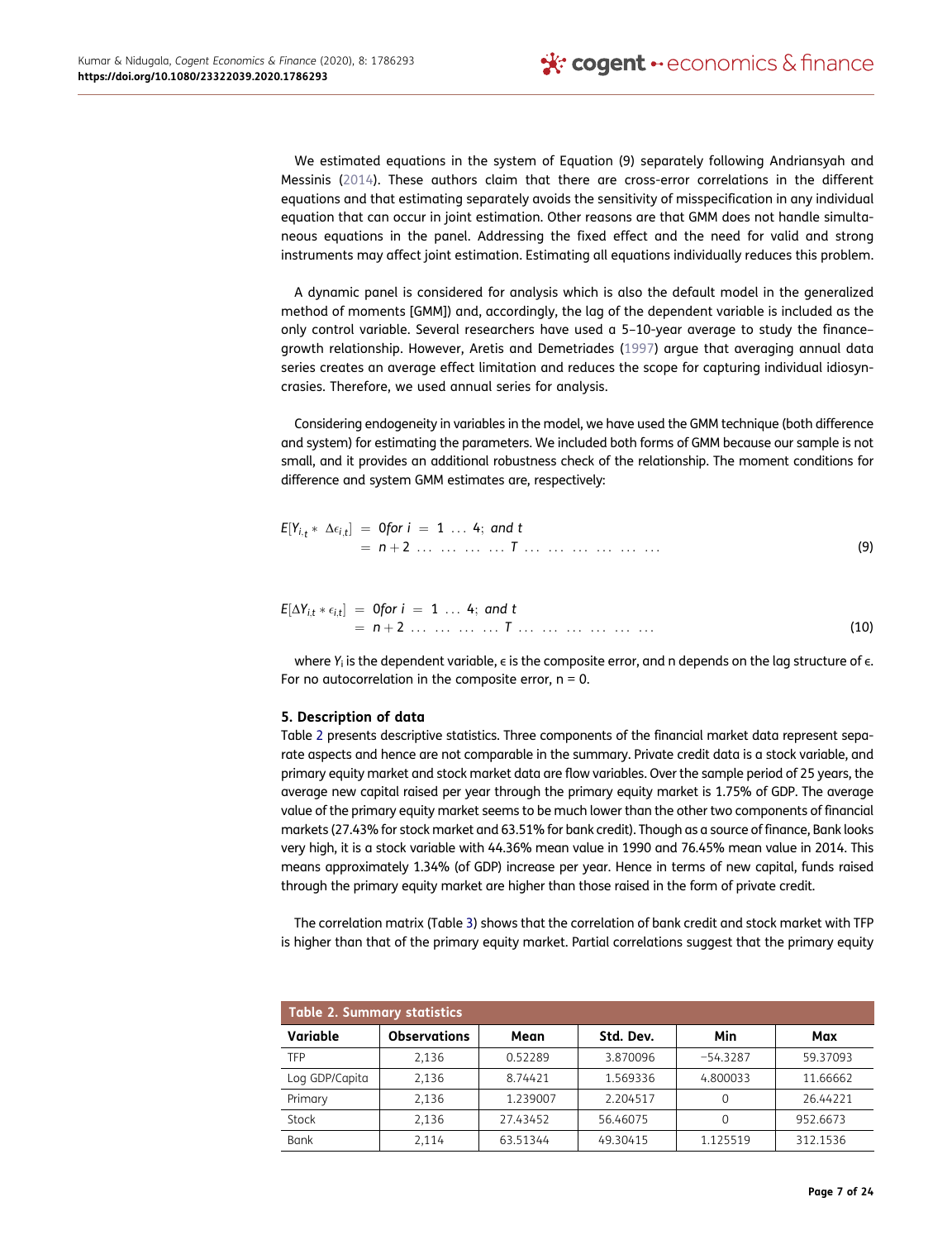<span id="page-8-2"></span>

| Table 3. Correlation and partial correlation matrix |           |               |         |              |  |  |
|-----------------------------------------------------|-----------|---------------|---------|--------------|--|--|
|                                                     | TFP       | LogGDP/Capita | Primary | <b>Stock</b> |  |  |
| Log GDP/Capita                                      | $-0.0575$ |               |         |              |  |  |
| Primary                                             | 0.0025    | 0.3119        |         |              |  |  |
| Stock                                               | 0.0275    | 0.3257        | 0.5387  |              |  |  |
| <b>Bank</b>                                         | $-0.0735$ | 0.5953        | 0.4025  | 0.4678       |  |  |

market has a larger positive correlation with TFP (Table [4](#page-8-3)). The partial correlation of GDP and Bank is negative.

#### <span id="page-8-0"></span>**6. Diagnostic tests of data and model**

<span id="page-8-4"></span>Following Choi ([2001](#page-23-28)) we conducted Fisher-type unit-root test on our unbalanced panel and found no unit roots in the data after controlling for trend/mean/drift. Other stationarity tests<sup>4</sup> also confirmed this. The Fisher test is argued to be more powerful than the IPS (Im–Pesaran–Shin) and LLC (Levin–Lin–Chu) tests (Baltagi, [2008\)](#page-22-14). The Fisher-type unit-root test reports four statistics; however, Choi [\(2001](#page-23-28)) argues that for a long panel the modified inverse chi-square Pm test statistic is better. Endogeneity test<sup>[5](#page-22-15)</sup> suggested that all the explanatory variables in the modeled Equation (4) and (5) were endogenous.

The Hausman test suggested fixed effect at 1% significance level. Considering endogeneity and fixed effects, we chose the GMM estimation technique. We report results for both system GMM and difference GMM.

The lag length for the instrument is determined as per Roodman ([2009\)](#page-23-29). The maximum lag is chosen to avoid the problem of too many instruments and to see that the instruments are valid as per the Hansen-J and AR tests. The Hansen-J test is preferred over the Sargan test due to the robustness of the Hansen-J test for non-normal errors. We applied principal component analysis (PCA) and the collapsing technique wherever required. We tested our model for year fixed effects. The test suggests that a year fixed effect exists. Roodman [\(2009\)](#page-23-29) also suggests adding "Year" as a variable in GMM models to satisfy the assumption of GMM. Therefore, we added "Year" in our models.

<span id="page-8-5"></span>We applied a modified Wald statistic to test for group-wise heteroscedasticity. The null hypothesis that groups have equal variance was rejected at 1% significance. We applied the Pesaran CD test for checking cross-sectional independence. The null hypothesis that residuals are uncorrelated was not rejected. We applied the LM test for serial correlation in group errors. The null hypothesis of no first-order autocorrelation was rejected at 1% significance level. Thus, the results suggest group-wise heteroscedasticity and group-wise serial correlation in the panel. Therefore, error robustness for cluster around groups (i.e., country) is preferred, which is robust for serial correlation as well as for heteroscedasticity.

#### <span id="page-8-1"></span>**7. Results and analysis**

We used the GMM technique to estimate the parameters. To obtain a valid estimate we used collapsing/PCA,<sup>[6](#page-22-16)</sup> which reduces the instruments and singularity of the covariance matrix used in

<span id="page-8-3"></span>

| Table 4. Partial correlation matrix (with L.TFP) |                      |                       |                            |                                   |                       |  |  |
|--------------------------------------------------|----------------------|-----------------------|----------------------------|-----------------------------------|-----------------------|--|--|
| Variable                                         | <b>Partial Corr.</b> | Semi-partial<br>Corr. | Partial Corr. <sup>2</sup> | Semi-partial<br>Corr <sup>2</sup> | Significance<br>Value |  |  |
| L.TFP                                            | 0.2105               | 0.2088                | 0.0443                     | 0.0436                            | $\Omega$              |  |  |
| Log GDP/Capita                                   | $-0.0108$            | $-0.0105$             | 0.0001                     | 0.0001                            | 0.0001                |  |  |
| Primary                                          | 0.0124               | 0.012                 | 0.0002                     | 0.0001                            | 0                     |  |  |
| Stock                                            | 0.0539               | 0.0524                | 0.0029                     | 0.0027                            | 0                     |  |  |
| <b>Bank</b>                                      | $-0.089$             | $-0.0866$             | 0.0079                     | 0.0075                            | 0                     |  |  |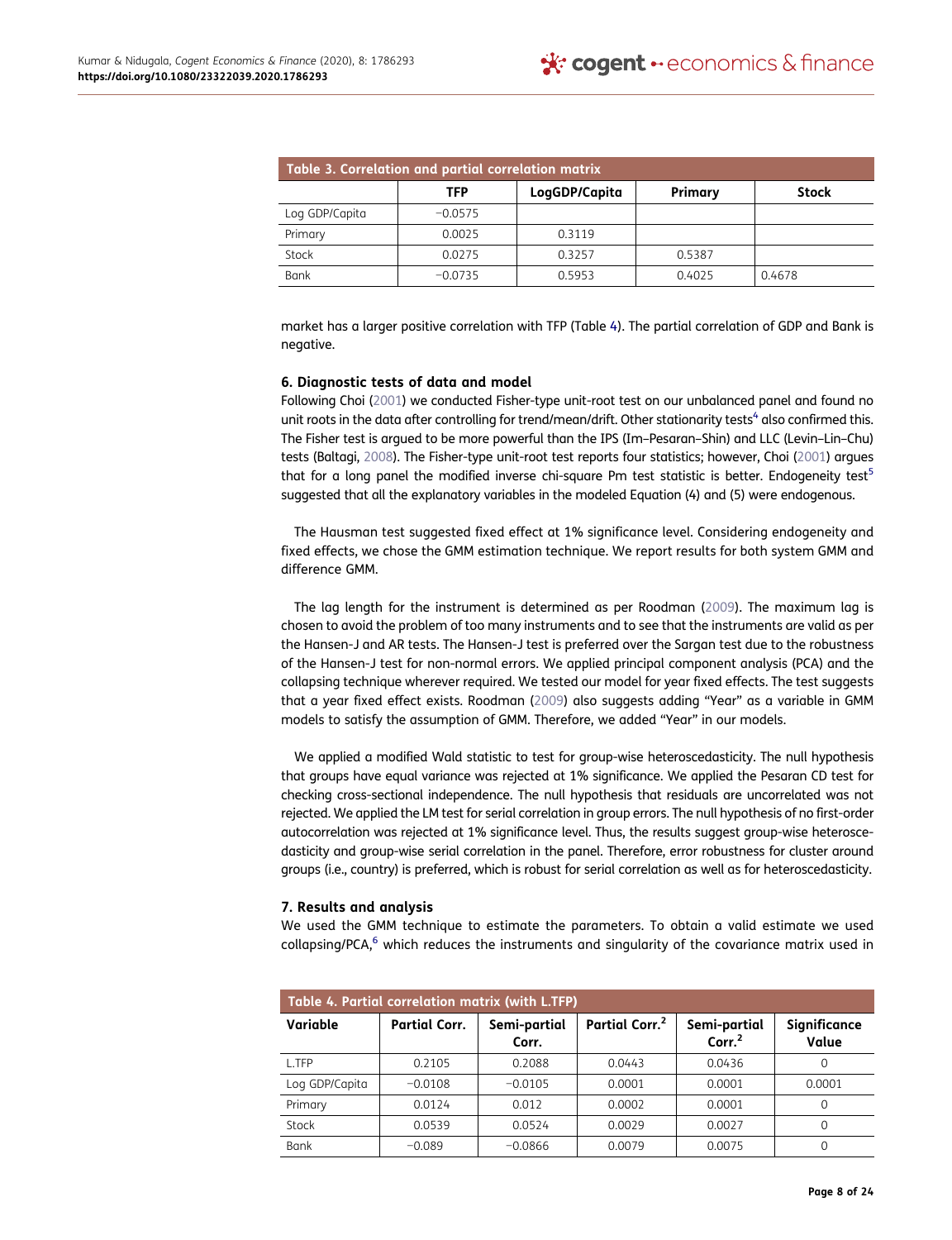the second stage. With the collapsing/PCA technique, now the number of instruments, AR test, and Hansen-J test satisfy the requirement. We first estimated our models by including five variables, inflation, schooling, foreign direct investment (FDI), government expenditure, and external trade, as control variables (Barro, [1991\)](#page-22-9), along with lag-TFP also as control. We estimated the parameters with/without these five variables as exogenous instruments.

Hypothesis 1 was tested by estimating coefficients of the Equation (4). The results are presented in Table [5.](#page-9-0) Initial estimates suggest that the primary equity market is significant and positive: 1% increase in the primary equity market is associated with an approximately 0.5% increase in TFP. Considering that there was approximately 0.5% global average TFP growth in the sample period and that *Primary*/GDP increased from 0.31% in 1990 to 1.38% in 2014, the portion of TFP explained by the primary equity market is quite significant. The coefficients of the stock market and bank are negative, very small, and mostly insignificant. The result is robust for winsorization of key variables also (columns 5 and 6, Table [5](#page-9-0)).

In our final analysis, we have not included the five assumed exogenous variables (inflation, schooling, FDI, government expenditure, external trade) in Andriansyah and Messinis [\(2014](#page-22-7)) as instrument or control variables for the following reasons. (1) The results (columns 3 and 4 of Table [5\)](#page-9-0) suggest that when lag-TFP is a control variable in the model and those five exogenous variables are used as instruments for the endogenous independent variables, the addition of the five assumed exogenous variables as control variables in our estimated model gives almost the same estimation for the parameters of our key variables (primary equity market, stock market,

<span id="page-9-0"></span>

| Table 5. Estimates with five additional control variables  |                   |                                              |                   |                                         |                           |                                         |  |
|------------------------------------------------------------|-------------------|----------------------------------------------|-------------------|-----------------------------------------|---------------------------|-----------------------------------------|--|
| <b>Coefficient Estimates for TFP as Dependent Variable</b> |                   |                                              |                   |                                         |                           |                                         |  |
|                                                            |                   | 5 exogenous variables-<br>not as instruments |                   | 5 exogenous variables as<br>instruments |                           | 5 exogenous variables as<br>instruments |  |
|                                                            | <b>Difference</b> | System                                       | <b>Difference</b> | System                                  | <b>Difference</b><br>(w*) | System<br>$(w^*)$                       |  |
| Variable                                                   | (1)               | (2)                                          | (3)               | (4)                                     | (5)                       | (6)                                     |  |
| L.TFP <sup>7</sup>                                         | 0.0048            | $0.261**$                                    | $0.251*$          | $0.242**$                               | 0.108                     | $0.132**$                               |  |
| Primary                                                    | $0.618**$         | $0.524***$                                   | $0.489**$         | $0.500**$                               | $0.533***$                | $0.406**$                               |  |
| Stock                                                      | $-0.0125$         | $-0.00974$                                   | $-0.0016$         | $-0.0107*$                              | 0.00413                   | $-0.00361$                              |  |
| <b>Bank</b>                                                | $-0.0509**$       | $-0.0113$                                    | $-0.0059$         | $-0.00286$                              | $-0.0218$                 | $-0.0103$                               |  |
| Inflation                                                  | $-0.0001$         | $0.000523*$                                  | $0.000131*$       | 0.000308***                             | 0.000102                  | $0.000176***$                           |  |
| Schooling                                                  | $-0.1240$         | $0.0496**$                                   | $-0.0465$         | 0.00133                                 | $-0.0364$                 | 0.000534                                |  |
| Expense                                                    | 0.0897            | $-0.0532$                                    | $-0.435***$       | $-0.0599$                               | $-0.444***$               | $-0.0166$                               |  |
| <b>FDI</b>                                                 | $-0.0441$         | 0.0282                                       | $-0.0131$         | 0.00947                                 | $-0.0126$                 | 0.00535                                 |  |
| Trade                                                      | $0.173**$         | $-0.0116$                                    | $-0.0203$         | $-0.00402$                              | $-0.016$                  | $-0.000186$                             |  |
| Year                                                       | $-0.147*$         | $-0.0285$                                    | $-0.0326$         | $-0.0221$                               | $-0.0359$                 | $-0.0318$                               |  |
| Constant                                                   |                   | 55.84                                        |                   | 46.18                                   |                           | 64.82                                   |  |
| Observations                                               | 1736              | 1815                                         | 1736              | 1815                                    | 1736                      | 1815                                    |  |
| No. of<br>countries                                        | 79                | 79                                           | 79                | 79                                      | 79                        | 79                                      |  |
| No. of<br>instruments                                      | 68                | 66                                           | 73                | 71                                      | 68                        | 72                                      |  |
| AR <sub>2</sub>                                            | 0.31              | 0.357                                        | 0.562             | 0.4                                     | 0.111                     | 0.106                                   |  |
| Hansen-J (p<br>val)                                        | 0.128             | 0.184                                        | 0.309             | 0.279                                   | 0.24                      | 0.411                                   |  |

Note: \*\*\* implies significant at 1%; \*\* implies significant at 5%; \* implies significant at 10%; w\* winsorized data.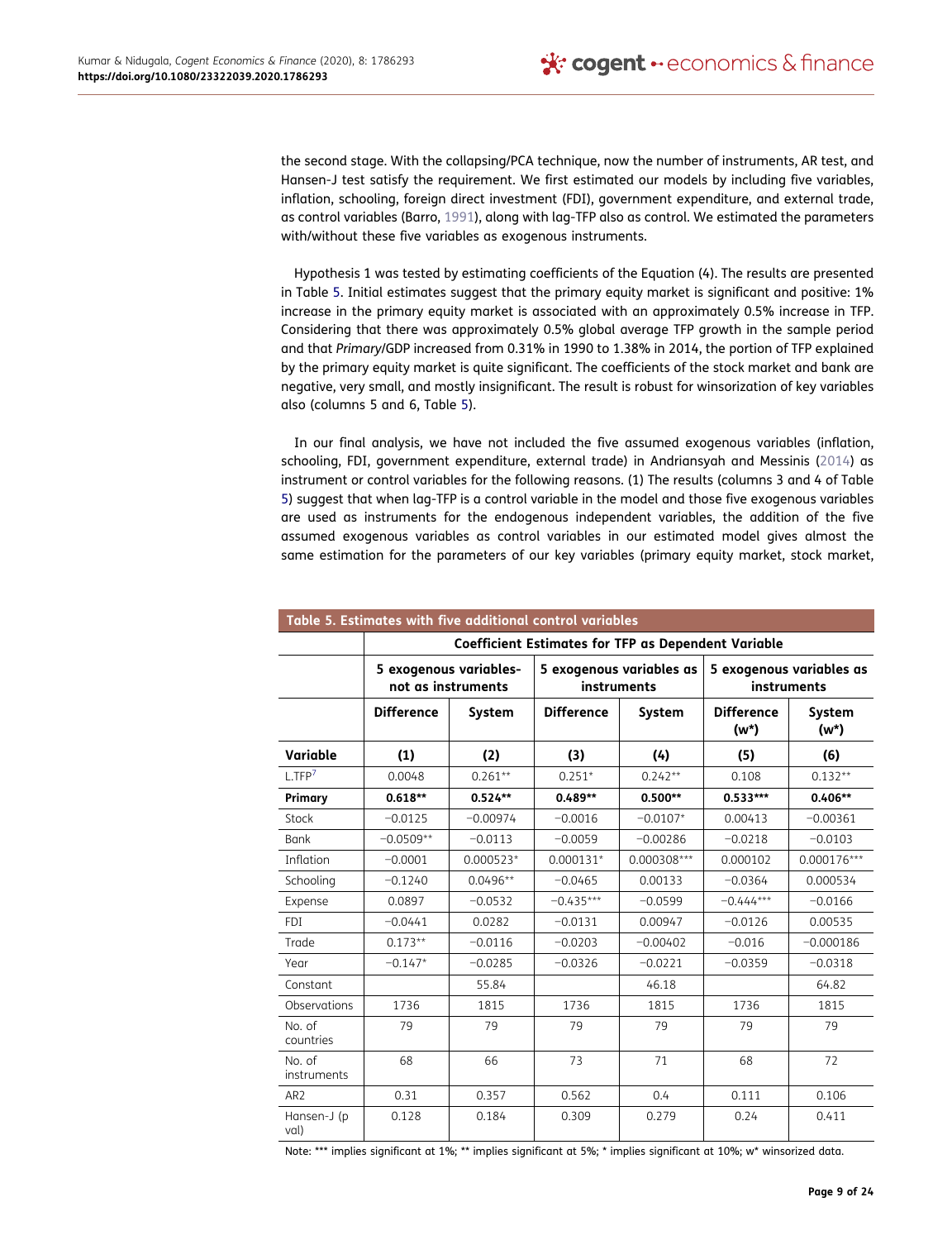and bank) as the result we get without adding those five variables in the model. (2) Further analysis suggests that adding the five assumed exogenous variables (inflation, schooling, FDI, government expenditure, external trade) as instruments for the endogenous variables also shows little effect on the parameter estimates of our key model's independent variables. Panel IV regression $<sup>8</sup>$  $<sup>8</sup>$  $<sup>8</sup>$  suggests that the five exogenous variables as instruments are weak instruments.</sup> Including them in the model only reduces the sample size (from 87 to 79) and reduces the degrees of freedom, with no effect on the estimates. These five variables are exogenous by assumption, but Andriansyah and Messinis [\(2014\)](#page-22-7) argue that they might be endogenous as well with economic growth. (3) The purpose of GMM is to obtain valid instruments from the lagged value of variables and to provide unbiased consistent estimators when the other valid exogenous instruments are not available.

Considering the above issues regarding the five additional control variables, we estimated the parameters of our key variables without them. The results from difference GMM are presented in Table [6](#page-10-0).

The results (column 1 in Table [6\)](#page-10-0) suggest that excluding the five additional control variables has no impact on the estimation. In addition, the sample size has increased. The results suggest that the primary equity market has a positive impact on TFP (positive 0.5–0.6% growth in TFP for 1% increase in primary equity market/GDP ratio) at the 5% significance level. The impact of Bank and Stock is very small in comparison to the primary equity market and is insignificant.

Hypothesis 2 was tested by estimating coefficients of the Equation (6). Breitenlechner et al. ([2015\)](#page-23-25) report that the association of Bank and Stock with economic growth has reduced due to economic shocks. We examined the impact of the 2008 financial crisis on the *Primary*–*TFP* relationship. The interaction of primary equity markets with a dummy for post-2008 (column 2 in Table [6\)](#page-10-0) shows no significant change in the impact of the primary equity market (a positive sign). The dummy is significantly negative, showing that though the TFP growth rate has come down post-2008, the association of the primary equity market with TFP has not weakened after the 2008 economic

<span id="page-10-0"></span>**Table 6. Primary–TFP relationship (difference GMM)**

| Table 6. Primary–TFP relationship (difference GMM) |                                                     |            |             |  |  |
|----------------------------------------------------|-----------------------------------------------------|------------|-------------|--|--|
|                                                    | TFP Growth (Coefficient Estimates and Significance) |            |             |  |  |
| Variable                                           | (1)                                                 | (2)        | (3)         |  |  |
| L.TFP                                              | $0.256***$                                          | $0.193*$   | $0.265***$  |  |  |
| Primary                                            | $0.608**$                                           | $0.505**$  | $0.509**$   |  |  |
| L.Primary                                          |                                                     |            | $0.330***$  |  |  |
| Stock                                              | $-0.0108$                                           | $-0.012*$  | 0.00106     |  |  |
| L.Stock                                            |                                                     |            | $-0.025***$ |  |  |
| Bank                                               | 0.00112                                             | $-0.013$   | $-0.00065$  |  |  |
| L.Bank                                             |                                                     |            | $-0.0162$   |  |  |
| Dummy                                              |                                                     | $-1.34***$ |             |  |  |
| Primary*Dummy                                      |                                                     | 0.0238     |             |  |  |
| Year                                               | $-0.0665*$                                          | 0.011      | $-0.00133$  |  |  |
| Observations                                       | 1,940                                               | 1,940      | 1,940       |  |  |
| No. of countries                                   | 87                                                  | 87         | 87          |  |  |
| No. of instruments                                 | 70                                                  | 70         | 71          |  |  |
| AR <sub>2</sub>                                    | 0.963                                               | 0.812      | 0.726       |  |  |
| Hansen-J (p val)                                   | 0.14                                                | 0.111      | 0.128       |  |  |

Note: \*\*\* implies significant at 1%; \*\* implies significant at 5%; \* implies significant at 10%. Dummy takes the value of 1 in the post-2008 period.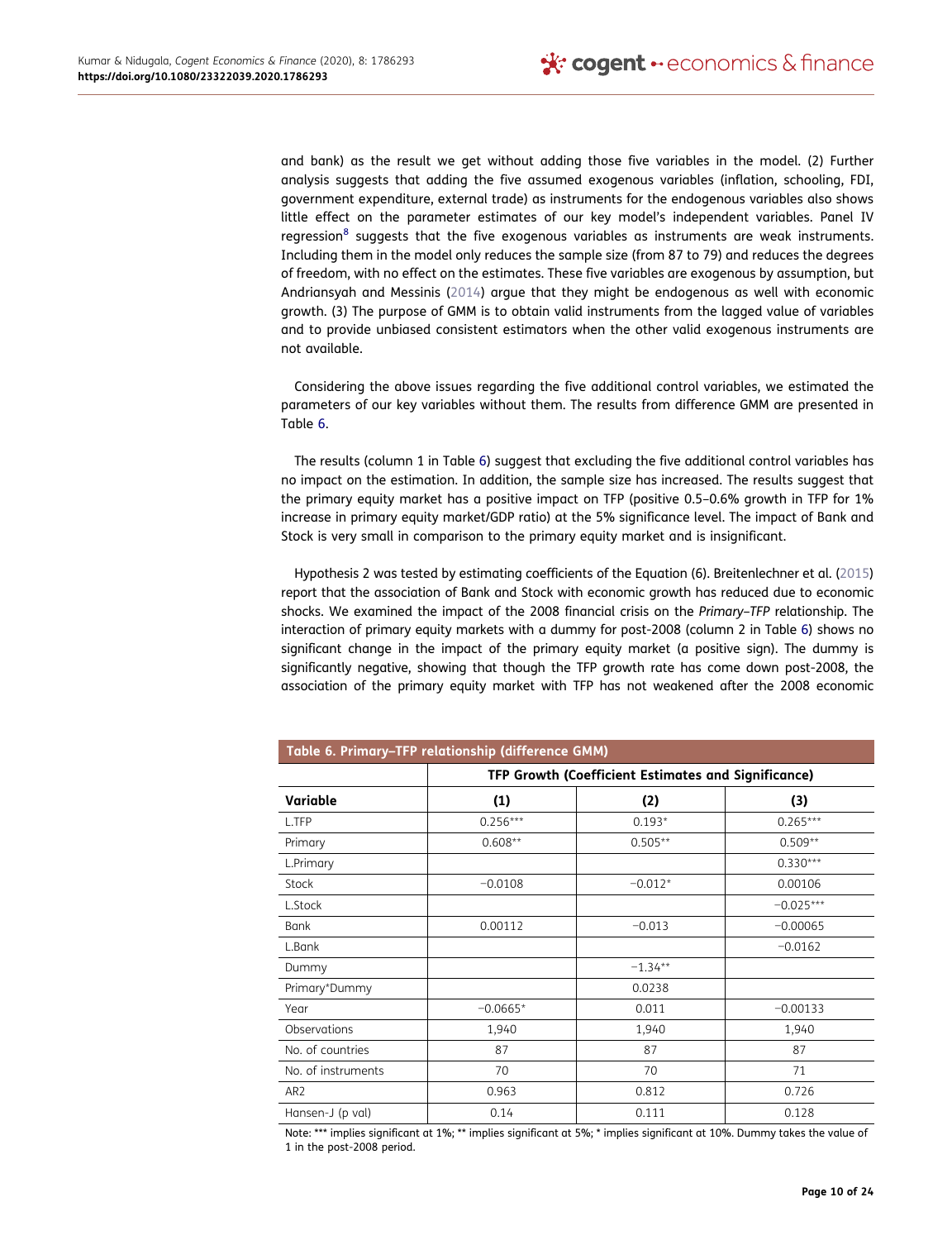shock. Further, we included one lag of all the explanatory variables in the model (the rational distributed lag approach) to examine the lag effect. The result (column 3 in Table [6](#page-10-0)) shows that both contemporary and lag parameters of the primary equity market are significant and positive.

System GMM is argued to be more efficient and robust because it provides more instruments and covers the random-walk-like property in regressors. The results from System GMM are presented in Table [7.](#page-11-0) The estimates for the parameters of the primary equity market from system GMM (Table [7\)](#page-11-0) are similar to the estimates from difference GMM, showing the robustness of the result. We also used winsorized data (column 2 of Table [7\)](#page-11-0) and the estimates are similar. The average primary equity market impact on TFP growth is positive at around 0.5%. In addition, the impact of the primary equity market is many times more than the impact of other financial market variables.

#### *7.1. Impact of income level on primary–TFP relationship*

Hypothesis 3 was tested by estimating coefficients of the Equation (7). Classical growth theories argue that TFP is a function of only innovation absorption. The Schumpeter theory argues that entrepreneurial credit contributes to innovation absorption. Thus, the role of entrepreneurial finance in TFP is claimed in the theory. Arguably, any other factor that has no role in innovation should not have an impact on TFP.

Economic theories and the literature have maintained varying relationships of entrepreneurial finance and economic growth with income level (McKinnon, [1973](#page-23-3); Schumpeter, [1911\)](#page-23-1). It is argued that the more developed a country, the closer it is to the efficient financial market assumptions of classical economic theories and the better its social infrastructure and institutional development. We, therefore, examined the arguments for different finance–growth relationships based on income level in the case of the Primary–TFP relationship. We did this by including the interaction term of the primary equity market variable with income level. We added dummies for three income levels (LM, UM, and  $H^9$  $H^9$ categories as per the classification of countries provided by the World Bank).

The interaction of the primary equity market with the income level dummy (Table [8](#page-12-0), difference GMM) also shows no significant impact of income level on the primary equity market–TFP relationship.

<span id="page-11-0"></span>

| Table 7. Primary–TFP relationship (system GMM) |             |             |            |            |  |  |
|------------------------------------------------|-------------|-------------|------------|------------|--|--|
|                                                | <b>TFP</b>  |             |            |            |  |  |
| Variable                                       | (1)         | $(2)$ (w#)  | (3)        | (4)        |  |  |
| L.TFP                                          | $0.364***$  | 0.0879      | $0.363***$ | $0.373***$ |  |  |
| Primary                                        | $0.452**$   | $0.554***$  | $0.450**$  | $0.499*$   |  |  |
| Stock                                          | $-0.00697*$ | $-0.00442$  | $-0.0068*$ | $-0.0076*$ |  |  |
| <b>Bank</b>                                    | $-0.00691$  | $-0.00905$  | $-0.0063$  | $-0.00567$ |  |  |
| Dummy Income UM<br>or H                        |             |             | $-0.188$   |            |  |  |
| Dummy Income<br>L or LM                        |             |             |            | 0.424      |  |  |
| Year                                           | $-0.035***$ | $-0.048***$ | $-0.034**$ | $-0.035**$ |  |  |
| Constant                                       | 70.99***    | $97.25***$  | 68.78**    | 69.31**    |  |  |
| Observations                                   | 2,027       | 2027        | 2,027      | 2,027      |  |  |
| No. of countries                               | 87          | 87          | 87         | 87         |  |  |
| No. of instruments                             | 68          | 82          | 68         | 68         |  |  |
| AR <sub>2</sub>                                | 0.732       | 0.205       | 0.731      | 0.734      |  |  |
| Hansen-J (p val)                               | 0.254       | 0.325       | 0.227      | 0.19       |  |  |

Note: \*\*\* implies significant at 1%; \*\* implies significant at 5%; \* implies significant at 10%; w# implies estimates with data of explanatory variable winsorized at 5%.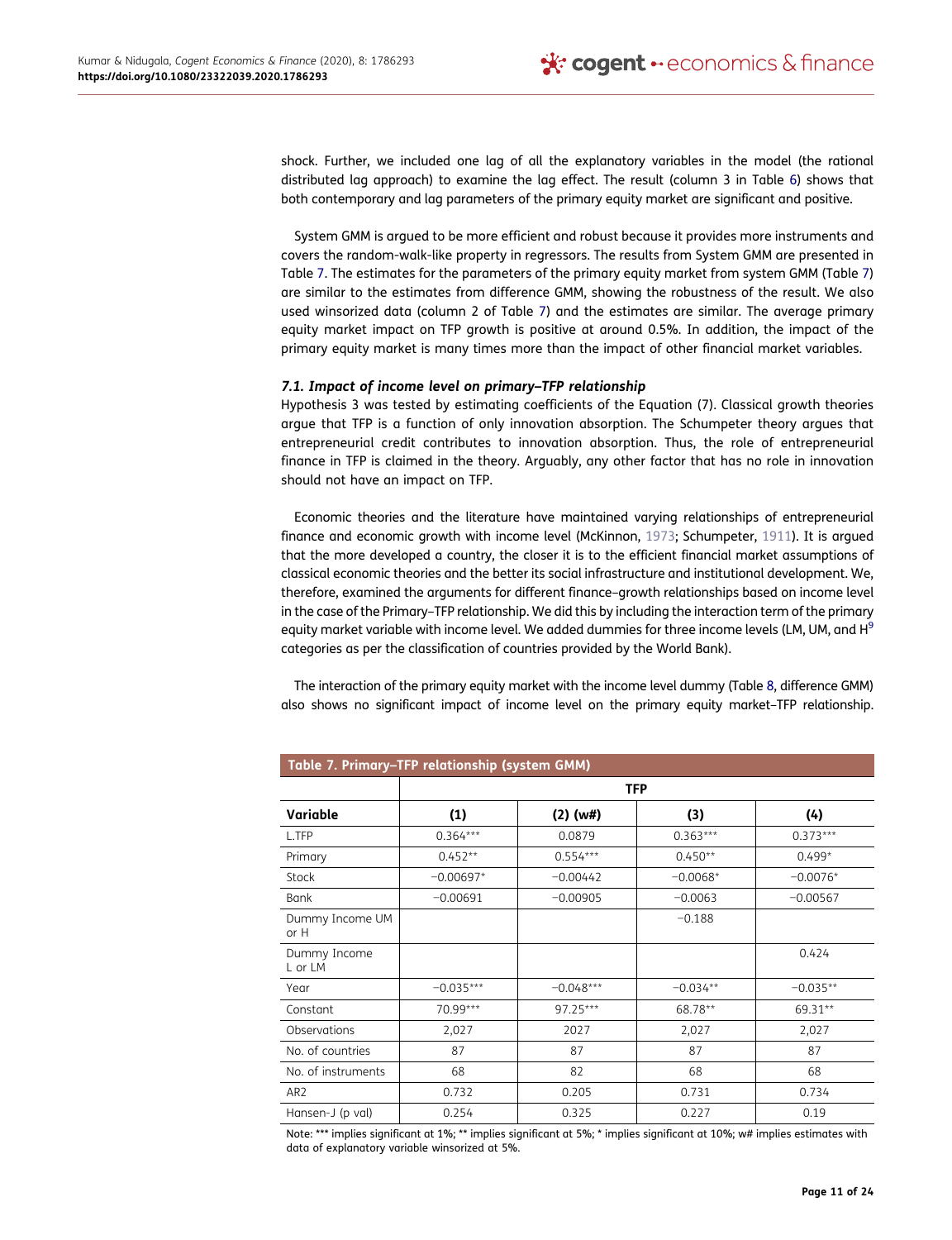<span id="page-12-0"></span>

| Table 8. Impact of income level on Primary-TFP relationship (difference GMM) |            |            |            |            |  |  |
|------------------------------------------------------------------------------|------------|------------|------------|------------|--|--|
|                                                                              | <b>TFP</b> |            |            |            |  |  |
| Variable                                                                     | (1)        | (2)        | (3)        | (4)        |  |  |
| L.TFP                                                                        | $0.278***$ | $0.267***$ | $0.276***$ | $0.265***$ |  |  |
| Primary                                                                      | $0.553**$  | $0.488**$  | $0.486**$  | $0.851**$  |  |  |
| Stock                                                                        | $-0.0118$  | $-0.0119*$ | $-0.0106$  | $-0.0112$  |  |  |
| Bank                                                                         | 0.00463    | 0.00398    | 0.0013     | 0.00159    |  |  |
| Primary*Dummy<br>Income L                                                    | $-0.452$   |            |            |            |  |  |
| Primary*Dummy<br>Income LM                                                   |            | 0.412      |            |            |  |  |
| Primary*Dummy<br>Income UM                                                   |            |            | 0.545      |            |  |  |
| Primary*Dummy<br>Income H                                                    |            |            |            | $-0.414$   |  |  |
| Year                                                                         | $-0.0441$  | $-0.039$   | $-0.0375$  | $-0.0344$  |  |  |
| Observations                                                                 | 1,940      | 1,940      | 1,940      | 1,940      |  |  |
| No. of countries                                                             | 87         | 87         | 87         | 87         |  |  |
| No. of instruments                                                           | 72         | 72         | 72         | 72         |  |  |
| AR <sub>2</sub>                                                              | 0.917      | 0.904      | 0.973      | 0.958      |  |  |
| Hansen-J (p val)                                                             | 0.151      | 0.161      | 0.164      | 0.155      |  |  |

However, high negative point estimates for the Primary\*H income category interaction (insignificant) and higher positive significant point estimates for the lower-income category (countries not in the H category) imply that the primary equity market–TFP relationship is stronger in lower-income categories (column 4, Table [8](#page-12-0)), as argued in McKinnon [\(1973\)](#page-23-3).

The system GMM output (Table [9\)](#page-13-0) also confirms that the primary equity market–TFP relationship is not affected by the income level of economies. The coefficient of the interaction term with income level is insignificant with any income dummy. Overall, the results suggest that income level does not have any significant impact on the primary equity market–TFP relationship. However, the relationship is stronger in LM and UM economies and the relationship in L countries is weaker, possibly due to poor social and institutional infrastructure.

For robustness, we examined the Primary–TFP relationship using winsorized data and obtained similar estimates (columns 1 and 2 of Tabl[e](#page-13-1) 10) with higher significance. This shows that the relationship is free from an outlier effect. Changing the control variable from lag-TFP to log-GDP (column 3, Table [10](#page-13-1)) gives similar Primary–TFP relationship estimates.

#### *7.2. Supply-leading or demand-following hypothesis*

Hypothesis 4 was tested by estimating coefficients of the Equations (4) and (8) by adding lagged variables of the key explanatory variables (*Primary, STOCK, BANK*) in the equation as explanatory variables. There is an argument over whether the financial market and economic growth relationship is supply leading or demand following (Andriansyah & Messinis, [2014;](#page-22-7) Patrick, [1966\)](#page-23-26). The results from previous research on the stock market–growth and bank–growth relationships are mixed. Lee ([2012](#page-23-30)) showed that a finance market leads to economic growth.

<span id="page-12-1"></span>We examined the Primary–TFP relationship using the RDL (rational distributed lag) approach by including the lag of the dependent variable and regressors. The results are presented in Table [11](#page-14-0). These suggest that the primary equity market (both contemporary and lag) has a positive impact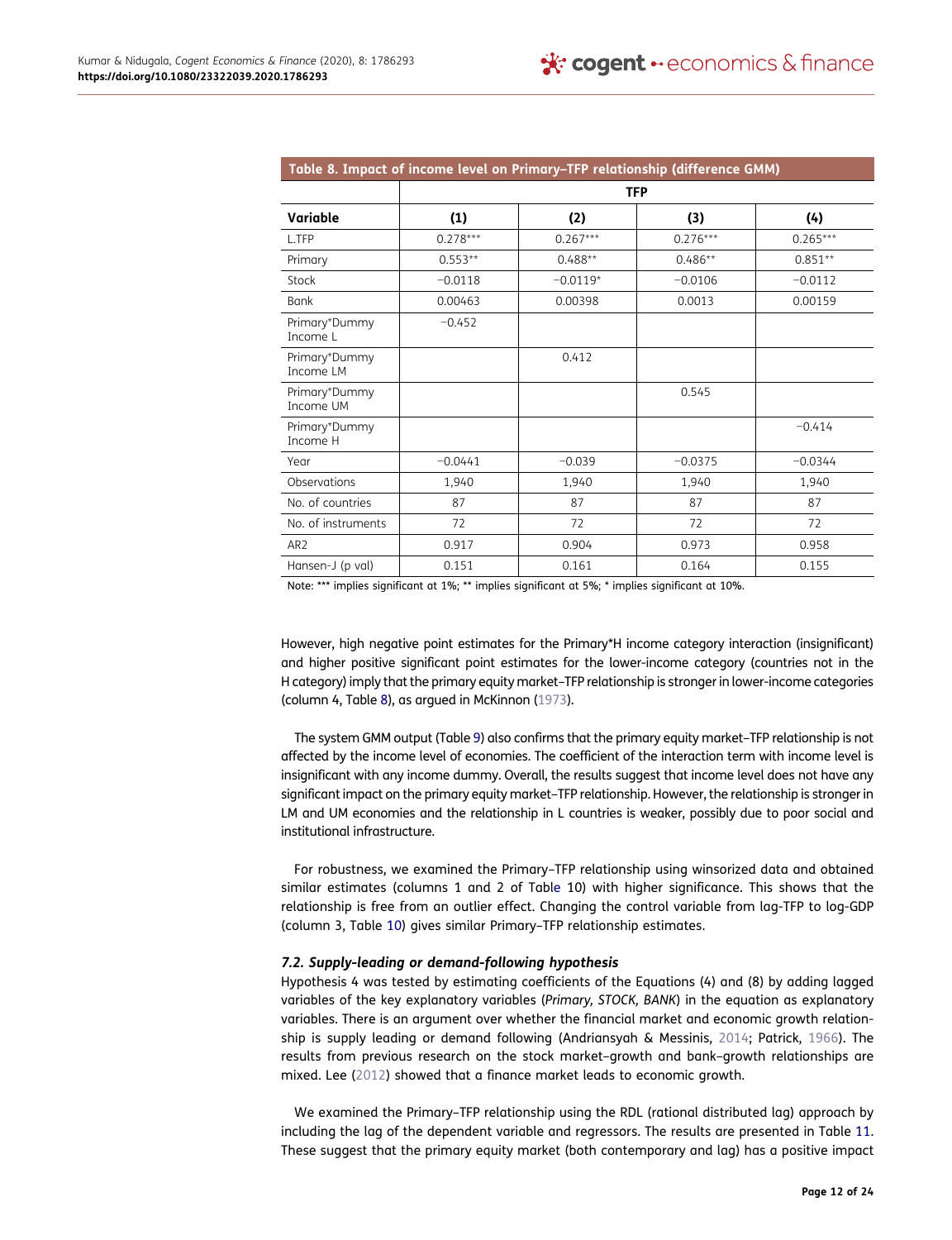<span id="page-13-0"></span>

| Table 9. Impact of income level on Primary-TFP relationship (system GMM) |              |             |              |             |  |  |
|--------------------------------------------------------------------------|--------------|-------------|--------------|-------------|--|--|
|                                                                          | <b>TFP</b>   |             |              |             |  |  |
| Variable                                                                 | (1)          | (2)         | (3)          | (4)         |  |  |
| L.TFP                                                                    | $0.368***$   | $0.349***$  | $0.363***$   | $0.362***$  |  |  |
| Primary                                                                  | $0.466**$    | $0.405**$   | $0.462**$    | $0.576**$   |  |  |
| Stock                                                                    | $-0.00729*$  | $-0.00561$  | $-0.00717*$  | $-0.00612$  |  |  |
| <b>Bank</b>                                                              | $-0.00626$   | $-0.00761$  | $-0.00635$   | $-0.00726$  |  |  |
| Primary*Dummy<br>Income L                                                | $-0.292$     |             |              |             |  |  |
| Primary*Dummy<br>Income LM                                               |              | 0.371       |              |             |  |  |
| Primary*Dummy<br>Income UM                                               |              |             | $-0.0509$    |             |  |  |
| Primary*Dummy<br>Income H                                                |              |             |              | $-0.161$    |  |  |
| Year                                                                     | $-0.0366***$ | $-0.0349**$ | $-0.0369***$ | $-0.0336**$ |  |  |
| Constant                                                                 | $73.57***$   | 70.39**     | 74.22***     | $67.72***$  |  |  |
| Observations                                                             | 2,027        | 2,027       | 2,027        | 2,027       |  |  |
| No. of countries                                                         | 87           | 87          | 87           | 87          |  |  |
| No. of instruments                                                       | 69           | 69          | 69           | 69          |  |  |
| AR <sub>2</sub>                                                          | 0.765        | 0.815       | 0.731        | 0.733       |  |  |
| Hansen-J (p val)                                                         | 0.215        | 0.228       | 0.243        | 0.243       |  |  |

<span id="page-13-1"></span>

| Table 10. Primary-TFP relationship (winsorized data) |             |            |             |  |  |  |
|------------------------------------------------------|-------------|------------|-------------|--|--|--|
|                                                      | <b>TFP</b>  |            |             |  |  |  |
| Variable                                             | (1)         | (2)        | (3)         |  |  |  |
| L.TFP                                                | $0.140**$   | $0.136*$   |             |  |  |  |
| L.Log GDP                                            |             |            | $-4.135***$ |  |  |  |
| Primary                                              | $0.427***$  | $0.503***$ | $0.456**$   |  |  |  |
| Stock                                                | $-1.33E-02$ | $-0.0041$  | $-0.00504$  |  |  |  |
| <b>Bank</b>                                          | $-7.21E-05$ | $-0.00999$ | $-0.00343$  |  |  |  |
| Year                                                 | $-0.0499*$  | $-0.0513*$ | $0.206***$  |  |  |  |
| Observations                                         | 1,940       | 1,940      | 1,940       |  |  |  |
| No. of countries                                     | 87          | 87         | 87          |  |  |  |
| No. of instruments                                   | 86          | 85         | 74          |  |  |  |
| AR <sub>2</sub>                                      | 0.403       | 0.364      | 0.171       |  |  |  |
| Hansen-J (p val)                                     | 0.4         | 0.392      | 0.163       |  |  |  |

Note: \*\*\* implies significant at 1%; \*\* implies significant at 5%; \* implies significant at 10%.

on TFP growth. TFP growth does not have an impact on the primary equity market (system GMM) even at lags. The results support the supply-leading argument in the case of the *Primary*–*TFP*  relationship, as the direction of the relationship is from Primary to TFP growth.

### *7.2.1. Supply-leading or demand-following hypothesis: differenced variables*

Hypothesis 4 was also tested by estimating coefficients of Equation (9). We tested the structural relationship between the all the key variables (*TFP, Primary, STOCK, BANK*) in differenced variables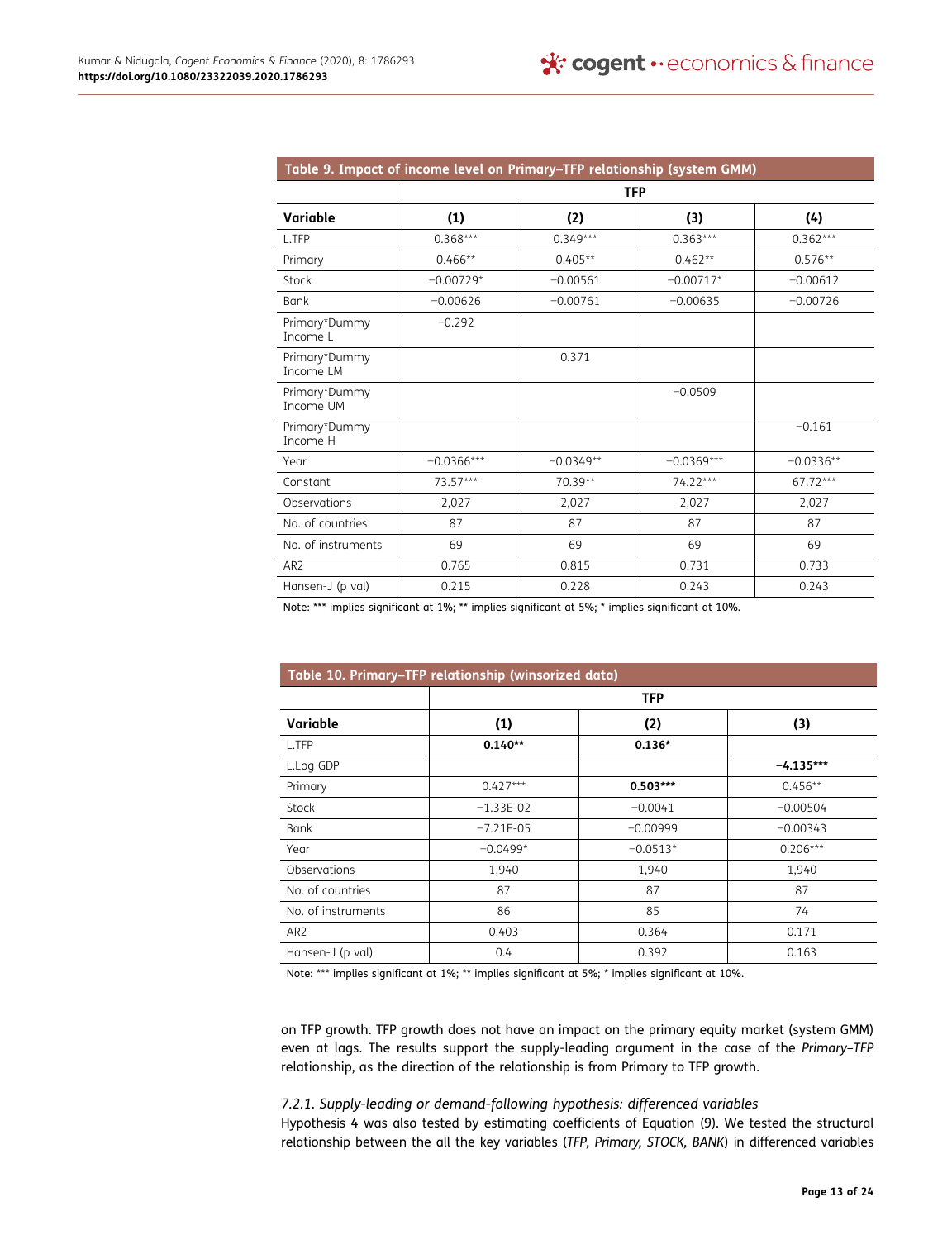<span id="page-14-0"></span>

| Table 11. Supply-leading or demand-following arguments (level variables) |              |                                        |              |              |  |
|--------------------------------------------------------------------------|--------------|----------------------------------------|--------------|--------------|--|
| Difference GMM Supply Leading at Levels                                  |              | System GMM Supply Leading at<br>Levels |              |              |  |
|                                                                          | <b>TFP</b>   | Primary                                | <b>TFP</b>   | Primary      |  |
| Variable                                                                 | (1)          | (2)                                    | (3)          | (4)          |  |
| <b>TFP Growth</b>                                                        |              | $0.0767*$                              |              | 0.0677       |  |
| L.TFP                                                                    | $0.265***$   | $-0.0249$                              | $0.373***$   | $-0.0926$    |  |
| Primary                                                                  | $0.509**$    |                                        | $0.346*$     |              |  |
| L.Primary                                                                | $0.330***$   | $-0.192***$                            | $-0.0518$    | $0.158*$     |  |
| Stock                                                                    | 0.00106      | $0.0289***$                            | $0.0126**$   | $0.0308***$  |  |
| L.Stock                                                                  | $-0.0253***$ | $-0.00133$                             | $-0.0172***$ | $-0.0125***$ |  |
| <b>Bank</b>                                                              | $-0.000653$  | $-0.00225$                             | $-0.0151$    | 0.0121       |  |
| L.Bank                                                                   | $-0.0162$    | 0.00285                                | 0.0121       | $-0.00769$   |  |
| Year                                                                     | $-0.00133$   | 0.00341                                | $-0.0365***$ | $-0.00519$   |  |
| Constant                                                                 |              |                                        | 73.31***     | 10.63        |  |
| Observations                                                             | 1,940        | 1,940                                  | 2,027        | 2,027        |  |
| No. of countries                                                         | 87           | 87                                     | 87           | 87           |  |
| No. of instruments                                                       | 71           | 71                                     | 68           | 67           |  |
| AR <sub>2</sub>                                                          | 0.726        | 0.59                                   | 0.688        | 0.06         |  |
| Hansen-J (p val)                                                         | 0.128        | 0.446                                  | 0.198        | 0.417        |  |

following Andriansyah and Messinis [\(2014](#page-22-7)). We estimated the relationship using the ARDL approach (following Andriansyah & Messinis, [2014\)](#page-22-7) and the two-step GMM panel estimation technique (both difference and system). The results of estimates for the system of equations (ARDL) are presented in Table [12](#page-15-0).

#### *7.3. Causality test: panel vector autoregression*

Hypothesis 5 was tested using Panel VAR test. In addition to testing the supply-leading argument using the system of equations (Table [11](#page-14-0)), we carried out a granger causality test between TFP and the financial market by using panel VAR. We applied first-order panel VAR in levels (because of no unit roots) on the data using 1 to 3 lags of the endogenous variables as instruments and inflation, schooling, expenditure, FDI and trade as the exogenous variables for control. The results are shown in Table [13](#page-16-1). AR and Hansen-J tests suggested that our instruments are valid.

All variables are significantly and positively associated with their own-lagged value. The panel VAR result confirms that causation is from the primary equity market to TFP and not the other way round. The result supports the argument of the Schumpeter model (1911). It also shows that out of the three financial market variables, only the primary equity market has a positive effect on TFP in the next period. The result of causality from the primary equity market to TFP growth is robust.

#### *7.4. Cointegration test*

<span id="page-14-2"></span><span id="page-14-1"></span>Hypothesis 6 was tested by using Pedroni Cointegration test. Previous tests are estimations on levels because no unit root was found. The power of the Fisher-type unit-root test is argued to be higher (Baltagi, [2008\)](#page-22-14). Sjo ([2010](#page-23-31)) argues that rejection of the unit-root test may not mean an I(0) series. In addition, sometimes the test may wrongly reject it even when there is a unit root in the data (Type-I error). Considering the above arguments, we tested for cointegration even when the unit-root test was rejected. We employed the panel cointegration test developed by Pedroni [\(1999\)](#page-23-32) with an intercept, trend, and lag-select<sup>[12](#page-22-20)</sup> (hqic). The result is presented in Table [14](#page-17-0).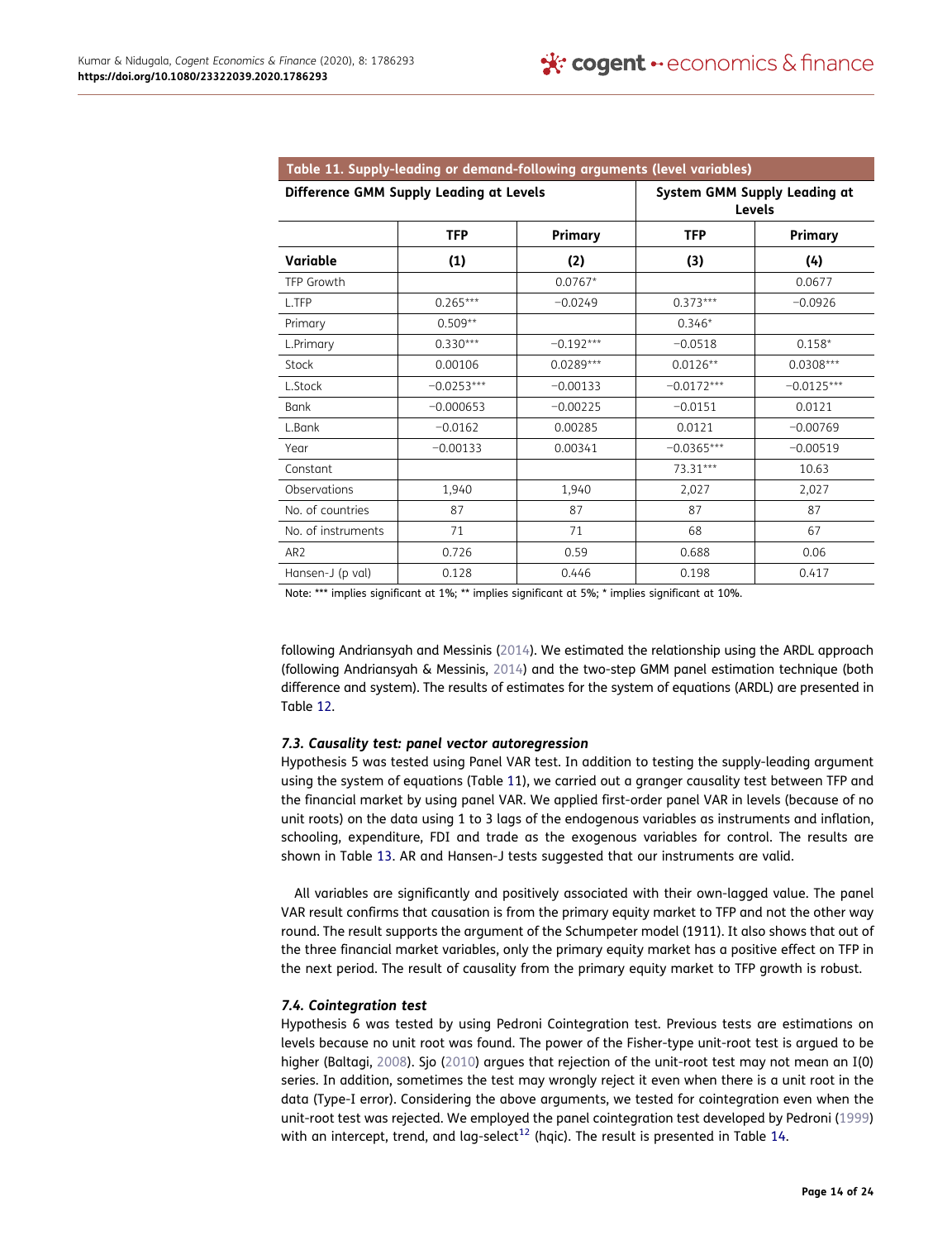<span id="page-15-0"></span>

|                      | Table 12. Structural relationship of finance-growth |              |                                                                                                 |             |                   |                        |                   |              |
|----------------------|-----------------------------------------------------|--------------|-------------------------------------------------------------------------------------------------|-------------|-------------------|------------------------|-------------------|--------------|
| Variable             |                                                     | <b>D.TFP</b> | D.Primary                                                                                       |             |                   | <b>D.Stock</b>         | D.Bank            |              |
|                      | <b>Difference</b>                                   | System       | <b>Difference</b>                                                                               | System      | <b>Difference</b> | System                 | <b>Difference</b> | System       |
|                      | $\widehat{E}$                                       | $\tilde{c}$  | $\widehat{\mathbf{c}}$                                                                          | E           | $\widehat{5}$     | $\widehat{\mathbf{e}}$ | $\tilde{c}$       | $\mathbf{a}$ |
| D.TFP <sup>10</sup>  |                                                     |              | $0.0990**$                                                                                      | $0.136**$   | $-0.472$          | 0.0343                 | $-0.515***$       | $-1.159***$  |
| LD.TFP <sup>11</sup> | $-0.213*$                                           | $-0.262***$  | $-0.0107$                                                                                       | 0.0312      | $-0.271$          | $-0.0325$              | $-0.232*$         | $-0.293**$   |
| LD.Primary           | $0.831***$                                          | $0.693***$   | $-0.468***$                                                                                     | $-0.524***$ | $7.622***$        | $8.312***$             | 0.436             | $1.563***$   |
| D.Primary            | $0.577**$                                           | $0.545***$   |                                                                                                 |             | $10.23***$        | $12.54***$             | $-0.0706$         | $1.202**$    |
| LD.Stock             | $-0.0216***$                                        | $-0.0203*$   | $-0.00281$                                                                                      | $-0.00406$  | $-0.0527$         | $-0.00919$             | 0.00672           | $-0.0511**$  |
| D.Stock              | $-0.00778$                                          | 0.000498     | $0.0293***$                                                                                     | $0.024***$  |                   |                        | 0.0198            | $-0.00552$   |
| LD.Bank              | 0.0147                                              | 0.0433       | $0.0377*$                                                                                       | 0.0212      | 0.085             | 0.0361                 | $-0.0577$         | $0.126*$     |
| D.Bank               | $-0.0797**$                                         | $-0.168***$  | $-0.00165$                                                                                      | $0.0362*$   | 0.199             | $-0.0202$              |                   |              |
| Year                 | $-0.0356*$                                          | $-0.0335***$ | 0.00435                                                                                         | 0.00419     | $-0.154**$        | $-0.109**$             | $-0.0835***$      | $-0.0532**$  |
| Constant             |                                                     | 67.34***     |                                                                                                 | $-8.454$    |                   | $218.4***$             |                   | $107.7**$    |
| Observations         | 1,853                                               | 1,940        | 1,853                                                                                           | 1,940       | 1,853             | 1,940                  | 1,853             | 1,940        |
| No. of countries     | 87                                                  | 87           | 87                                                                                              | 87          | 87                | 87                     | 87                | 87           |
| No. of instruments   | 84                                                  | 82           |                                                                                                 | 82          |                   | 82                     |                   | 82           |
| AR <sub>2</sub>      | 0.24                                                | 0.114        | 0.386                                                                                           | 0.52        | 0.091             | 0.165                  | 0.434             | 0.899        |
| Hansen-J (pval)      | $0.\overline{3}$                                    | 0.318        | 0.459                                                                                           | 0.425       | 0.531             | 0.219                  | 0.313             | 0.631        |
|                      |                                                     |              | Note: *** implies significant at 1%; ** implies significant at 5%; * implies significant at 10% |             |                   |                        |                   |              |

| $\overline{a}$                                                                                          |
|---------------------------------------------------------------------------------------------------------|
| ć                                                                                                       |
| ゙゚゚゚゚゚゚゚゚゚゚゚゚                                                                                           |
| $\frac{1}{\epsilon}$<br>֚                                                                               |
| ֖֖֖֖֪ׅ֪ׅ֚֚֚֚֚֚֚֚֬֝֝֝֝֬֝֝֬֝֬֝֬֝֬֝֬֝֬֝֬֝֬֝֓֬֝֬֝֬֝֬֝֬֝֬֝֬֝֓֬֝֬֝֬֝֬֝֬֝֬֝֬֝֬֝֬֝֬֝֬֝֬֝֬֝֝֬                    |
|                                                                                                         |
|                                                                                                         |
| $\sim$ + 10/ . 1<br>֧֧֧֧֧֧֧֧֧ׅ֧֧֧ׅ֧֛֧֪֛֧֧֪֛֪֪֪֪֪֪֪֪֪֪֪֪֛֚֚֚֚֚֚֚֚֚֚֚֚֚֚֚֚֚֚֚֝֝֓֝֬֝֓֝֬֝֬֝֬֝֬֜֓֓֝֬֜֓֝֬֝֬֝֬ |
|                                                                                                         |
|                                                                                                         |
|                                                                                                         |
|                                                                                                         |
|                                                                                                         |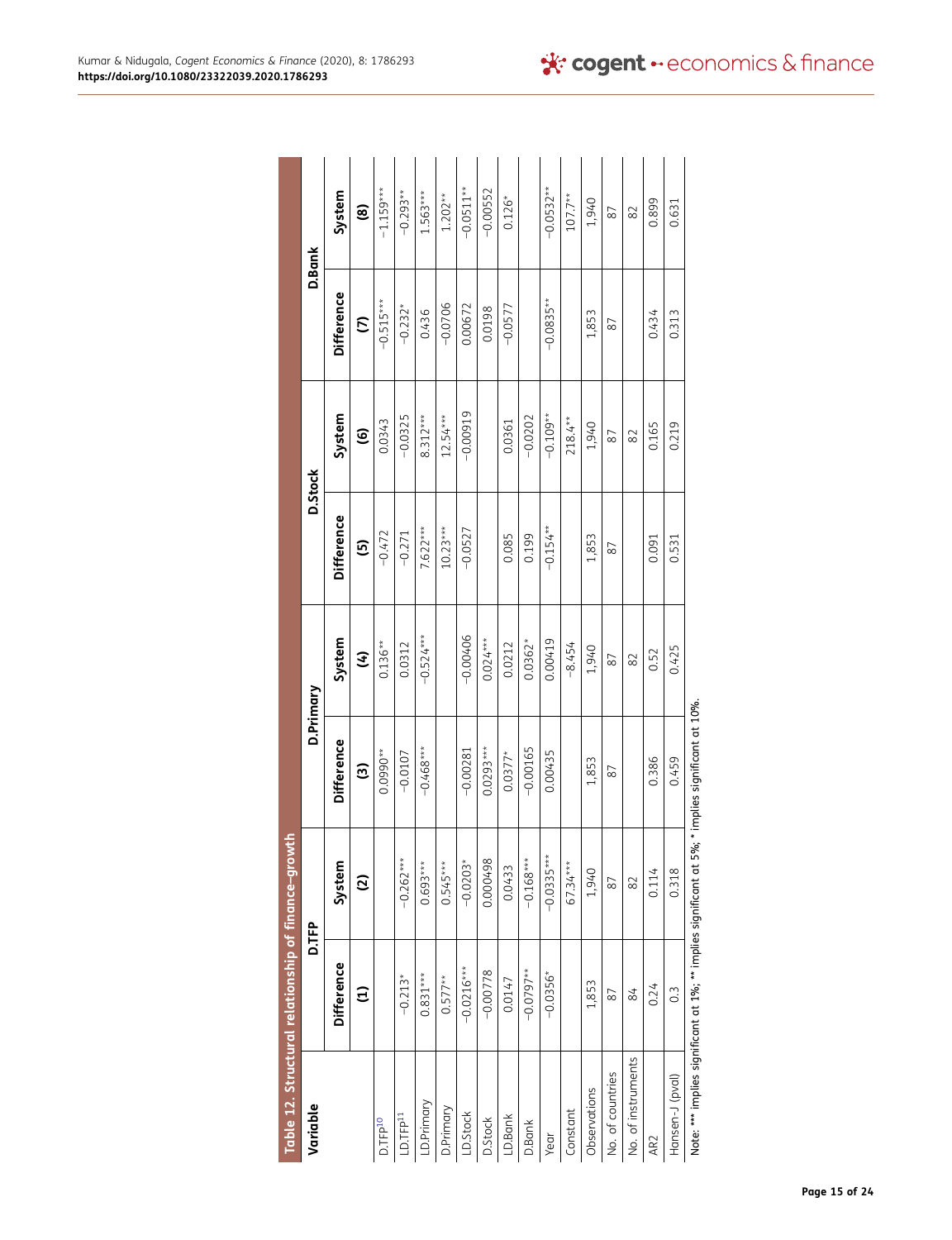<span id="page-16-1"></span>

| Table 13. Panel VAR on TFP-Primary relationship |              |             |              |             |  |
|-------------------------------------------------|--------------|-------------|--------------|-------------|--|
|                                                 | <b>TFP</b>   | Primary     | <b>Stock</b> | <b>Bank</b> |  |
| Variable                                        | (1)          | (2)         | (3)          | (4)         |  |
| L.TFP                                           | 0.0453       | $-0.0426$   | $-0.62$      | 0.156       |  |
| L.Primary                                       | $0.425***$   | $-0.258**$  | 1.746        | 0.548       |  |
| L.Stock                                         | $-0.0237***$ | $0.0132***$ | $0.542***$   | $-0.0122$   |  |
| L.Bank                                          | $-0.00555$   | 0.0143      | $0.487**$    | $0.601***$  |  |
| Year                                            | $-0.023$     | 0.00256     | $-0.0437$    | $0.753**$   |  |
| Observations                                    | 1,940        | 1,940       | 1,940        | 1,940       |  |
| No. of countries                                | 87           | 87          | 87           | 87          |  |
| Hansen-J (P-value)                              | 0.357        | 0.528       | 0.39         | 0.399       |  |
| AR(2)                                           | 0.249        | 0.227       | 0.098        | 0.705       |  |

The Pedroni cointegration test suggests that the null hypothesis of no cointegration is rejected by six test statistics for both TFP and Primary as independent variables. This shows that TFP has a long-run relationship with the *Primary* market.

The AR and Hansen-J tests signal the acceptability of our model. The results suggest that out of three components of the financial market, only change in the primary equity market significantly and positively impacts TFP growth in the subsequent period. TFP has a contemporary positive and significant effect on the primary equity market, but no positive effect in the subsequent period. Hence, the supply-leading hypothesis from the primary equity market to TFP is established for the differenced variables also. This result further supports the long-run relationship between the primary equity market and TFP and causation from the primary equity market to TFP growth, as argued in Schumpeter ([1911](#page-23-1)).

#### *7.5. Robustness of results*

We have tried various models<sup>13</sup> to examine the primary equity market–TFP relationship, using dummies, interaction with dummies, including lag, estimating for broken periods, and using winsorized data. We observed a similar significant Primary–TFP relationship in every case (winsorization actually increased the significance). Dropping some other variables from the model, though, does not change the relationship for the primary equity market, and is not preferred as it creates modeling issues and estimates are not reliable, because financial markets have some collinearity. Stock and Bank are correlated with lagged GDP and dropping them, though it does not affect the primary equity market coefficient, increases the parameter of the lagged dependent variable to more than one, which is not acceptable.

### <span id="page-16-0"></span>**8. New** *primary***–***TFP–Growth* **puzzle: path and goal mismatch with Schumpeter model**

<span id="page-16-2"></span>Vinod and Ganesh ([2017](#page-23-33)) showed that the primary equity market has a high and significant impact on economic growth in non-H economies, but an insignificant impact in H economies. Combined with that finding, the results of this study threw up a puzzle. The puzzle is that if the primary equity market plays a high and significant role in H economies (an equal role in all income groups), then why is the economic growth impact of the primary equity market very weak in H economies? Why do primary equity markets have a highly significant and positive impact on TFP in both H economies and non-H economies, but little growth impact in H economies and a very high impact in non-H economies?

#### *8.1. Discussion of the puzzle*

We have tried to develop some insights that may be helpful in understanding the phenomena. We analyzed the puzzle in three steps. First, we discuss theory to explain the phenomena; then we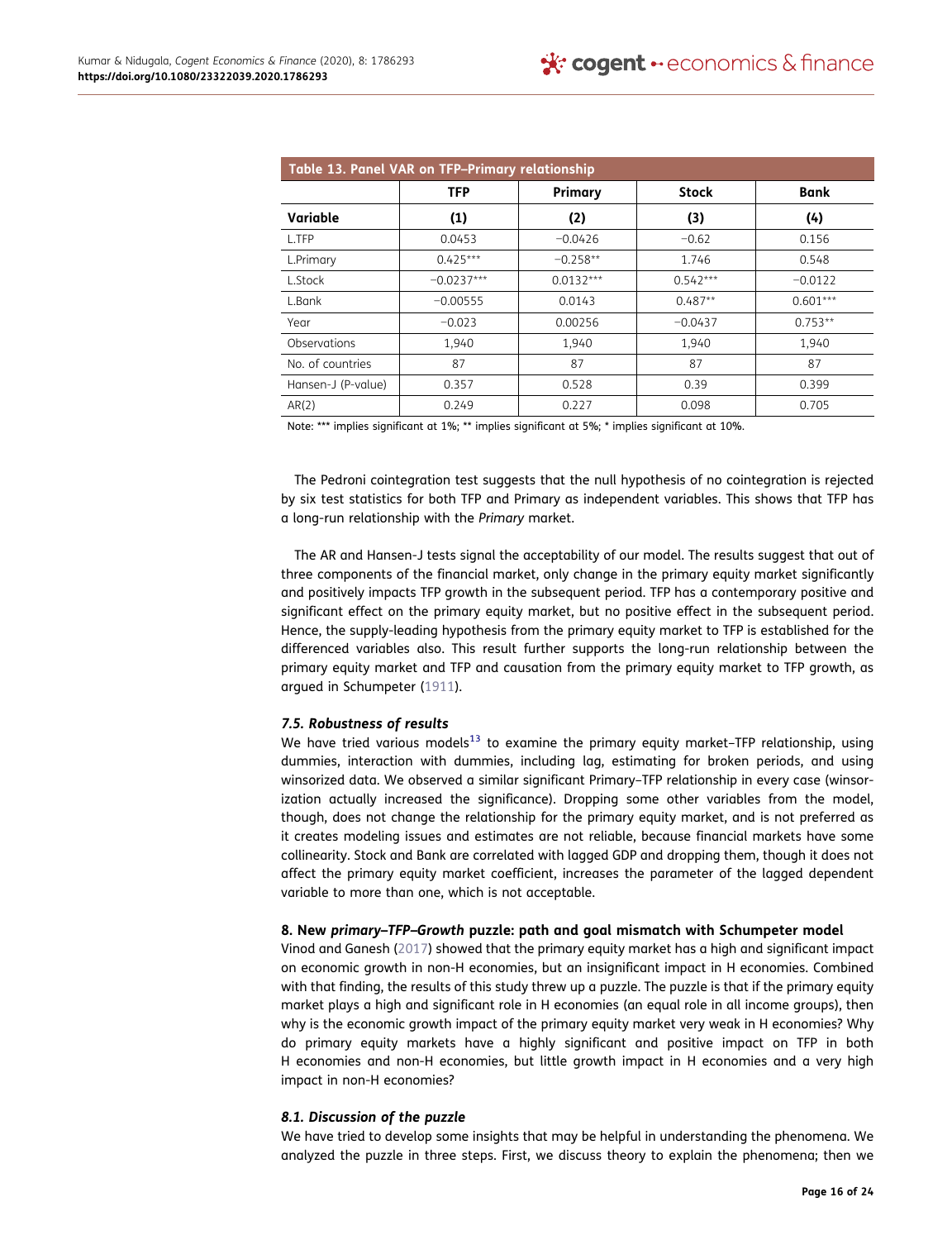<span id="page-17-0"></span>

|           | Table 14. Cointegration test on TFP-Primary relo                                                 | ationship   |                         |             |             |                         |             |
|-----------|--------------------------------------------------------------------------------------------------|-------------|-------------------------|-------------|-------------|-------------------------|-------------|
| Dependent |                                                                                                  |             | <b>Panel Statistics</b> |             |             | <b>Group Statistics</b> |             |
| Variable  |                                                                                                  | ě           |                         | adf         | rho         |                         | <b>adf</b>  |
| TFP       | 2.84                                                                                             | $-5.535***$ | $-21.05***$             | $-11.75***$ | $-2.648***$ | $-22.92***$             | $-8.981***$ |
| yuuula    | 2.327                                                                                            | $-8.384***$ | $-26.08***$             | $-18.52***$ | $-5.284***$ | $-27.9***$              | $-18.03***$ |
| STOCK     | $-0.4377$                                                                                        | 543         | $-4.418***$             | 1.054       | 4.304       | $-3.631***$             | 2.674       |
| BANK      | $-4.541***$                                                                                      | 308         | 3.179                   | 6.527       | 8.554       | 4.107                   | 5.724       |
|           | Note: *** implies significant at 1%; ** implies significant at 5%; * implies significant at 10%. |             |                         |             |             |                         |             |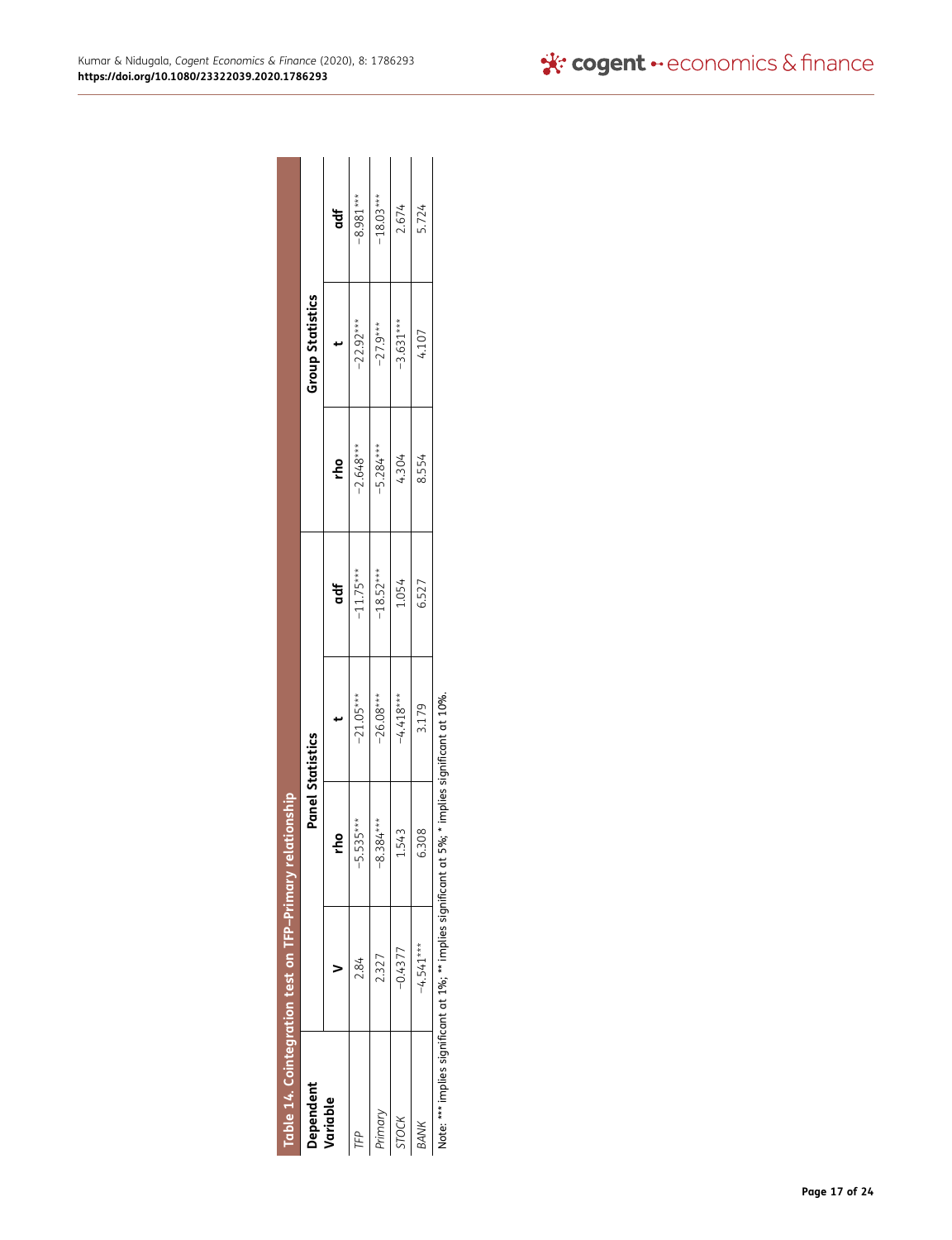present the pattern of data to support our arguments; subsequently, we use the GMM estimation technique to establish our argument.

#### *8.1.1. Views from growth theories: is there a primary–TFP–Growth puzzle?*

The question we examined first was whether it is a puzzle that in H economies, the primary equity market is strongly associated with TFP and weakly associated with GDP/capita. Are the empirical findings in conflict with Schumpeter [\(1911\)](#page-23-1) and growth theory? We argue that they are not. In fact, when we explored the puzzle more deeply, the findings provided interesting pieces of information to understand neoclassical growth theories and the Schumpeter model in an integrated framework.

<span id="page-18-1"></span>There is a difference between TFP data (Solow residual) and factor productivity as defined in the Schumpeter model. Schumpeter ([1911](#page-23-1)) considered the contribution of all five kinds of innovations as factor productivity. In the Solow model of growth, technology (other than capital and labor) is exogenous. Because finance plays a role through technological development (Schumpeter, [1911\)](#page-23-1), finance is also exogenous in classical growth models. Endogenous growth theories (Romer, [1990\)](#page-23-34) made technology endogenous, and then finance found a place in growth theory (Pagano, [1993\)](#page-23-35). Combining classical growth theories, endogenous growth theories, and the Schumpeter model, finance is argued to have a role in factor productivity growth. However, for non-TFP (capital accumulation–driven) growth, by definition, classical theory does not consider the role of finance. Thus, in classical theories, finance has a role in TFP (Solow residuals). However, finance has a role in total growth, as argued in the endogenous growth model with another set of assumptions (McKinnon, [1973](#page-23-3); Pagano, [1993\)](#page-23-35). This suggests that we should see the relationship of the primary equity market with TFP growth and non-TFP growth separately in different income groups of countries.

<span id="page-18-0"></span>There are measurement issues. The TFP data used in the estimation process are the Solow residuals; that is, after factoring in the contribution of capital and labor growth. If we compare theory and calculation, while the Schumpeter and classical models talked about the full contribution of qualitative change (absorption of innovation), the TFP calculation or Solow residuals may not represent an accurate calculation of technological development due to assumptions made in the calculation. For example, we assume constant returns to scale for all L, LM, UM, and H economies, even when there may be some difference in returns to scale in different economies (due to the openness of the economy). The difference in actual returns to scale from constant returns to scale in a country may have some impact on TFP estimates and hence on the findings. Because ideas have an increasing return to scale, more innovation-driven economies will have higher returns to scale than less innovation-driven economies in an open market. This results in over- and under-estimation of TFP in some economies.

#### *8.1.2. TFP-driven growth vs. non-TFP growth*

There are various issues that we consider for a possible explanation of the puzzle discussed above. The first issue is related to the measurement of TFP, which we discussed in the previous section. The second issue is that the economic growth drivers in H and non-H economies may be different. These differences may be the cause behind the variation in the relationship between the primary equity market and GDP/capita among different income groups of countries. Considering this second issue, let us first look at the graphical pattern of data on H and non-H economies.

#### *8.1.3. Pattern of GDP–TFP relationship in data*

Year-wise totals of *GDP, Primary*, and *TFP* for all countries in the sample are presented in Figure [1–](#page-4-3)[4.](#page-19-0) To see the relationship between variables closely, Figures [1](#page-4-3) and [2](#page-5-0) are compressed/scaled by suitable factors. We can see from Figure [1](#page-4-3) that average *TFP* and *GDP/capita* move closely together. The same can be said about the *Primary*–*TFP* relationship from Figure [2.](#page-5-0)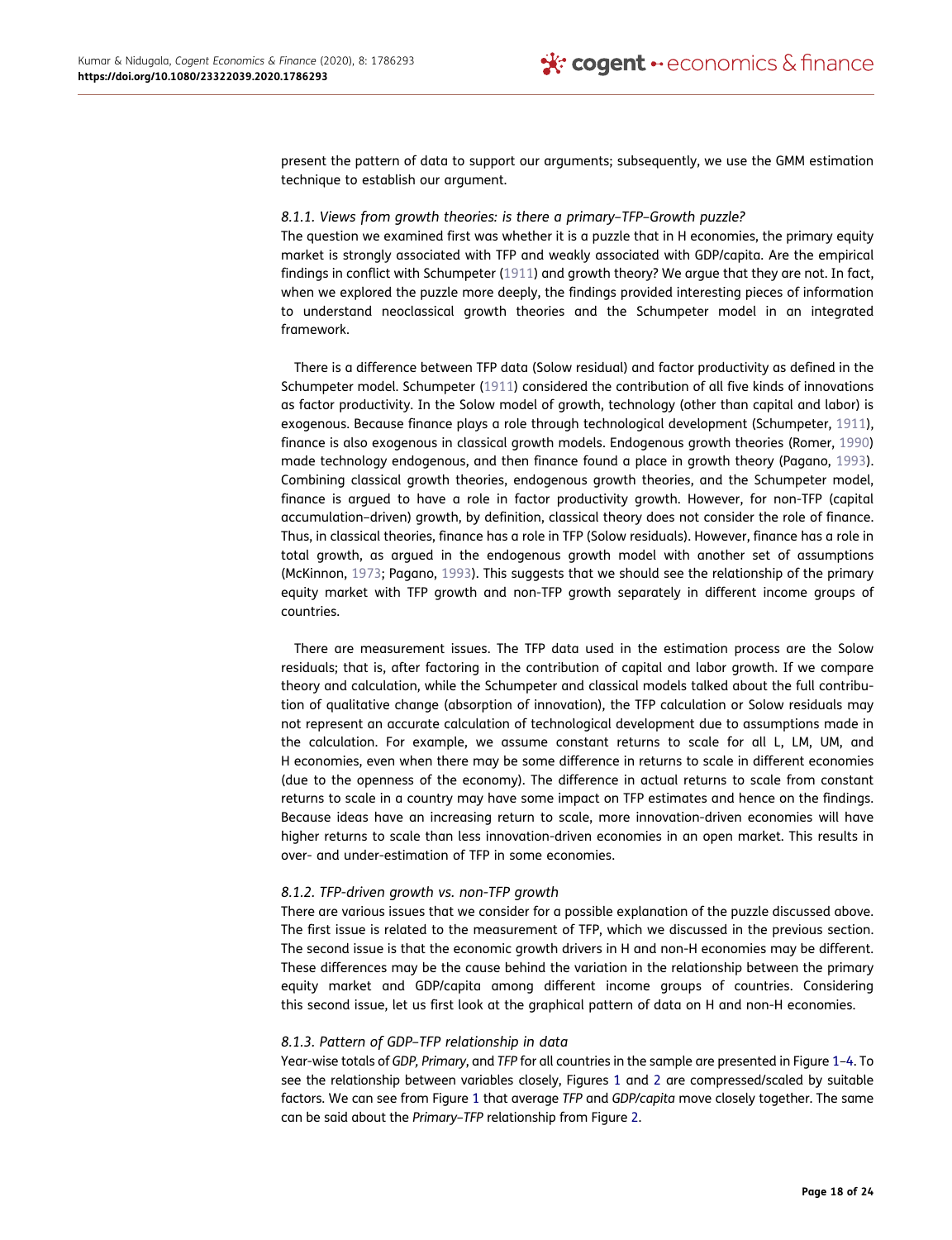<span id="page-19-1"></span>



<span id="page-19-0"></span>**Figure 4. GDP vs. TFP (non-H economies).**

**economies).**

Theoretically, total growth should be higher than *TFP* in economies with positive growth in capital and labor, which is visible in the graph area above the TFP curve. However, we see that the GDP growth curve is crossing the TFP curve many times (Figure [1\)](#page-4-3). The period when GDP growth is lower than TFP growth is the period of economic shock. This also shows that a shock affects non-TFP growth much more than GDP growth. TFP is positive for many years, even when total growth is negative. Overall, we see (Figure [1](#page-4-3)) that during the sample period, the GDP/capita growth rate had gone below TFP/*Primary* four times (twice after the dot.com bubble).

When we look at this relationship in H and non-H economies (Figures [3](#page-19-1) and [4\)](#page-19-0), we see that GDP per capita growth is more volatile around the TFP growth curve in H economies than in non-H economies. In non-H economies, the total growth rate is mostly above TFP, and the size of any deviation below the TFP curve is smaller. This shows that non-TFP growth is much more volatile in H economics than it is in non-H economies, suggesting that the growth drivers of non-TFP growth in H economies and non-H economies are different. It further suggests that we should look at the relationship of the primary equity market with non-TFP growth separately for H and non-H economies.

#### *8.2. Primary–TFP***–***Growth* **puzzle: Data analysis (GMM)**

The puzzle was examined by testing Hypothesis 7 using Equation 5. We estimated parameters of Equation (5) using GMM on the same panel data set. Estimating the impact of the primary equity market on non-TFP growth by taking "GDP growth–TFP" as the dependent variable could overestimate the impact of the primary equity market, because TFP growth may also affect economic growth due to the spill-over effect.<sup>[14](#page-22-24)</sup> Also, the independent variable in that case will be percentage growth and hence the parameter of Primary will not measure the impact on economic growth, but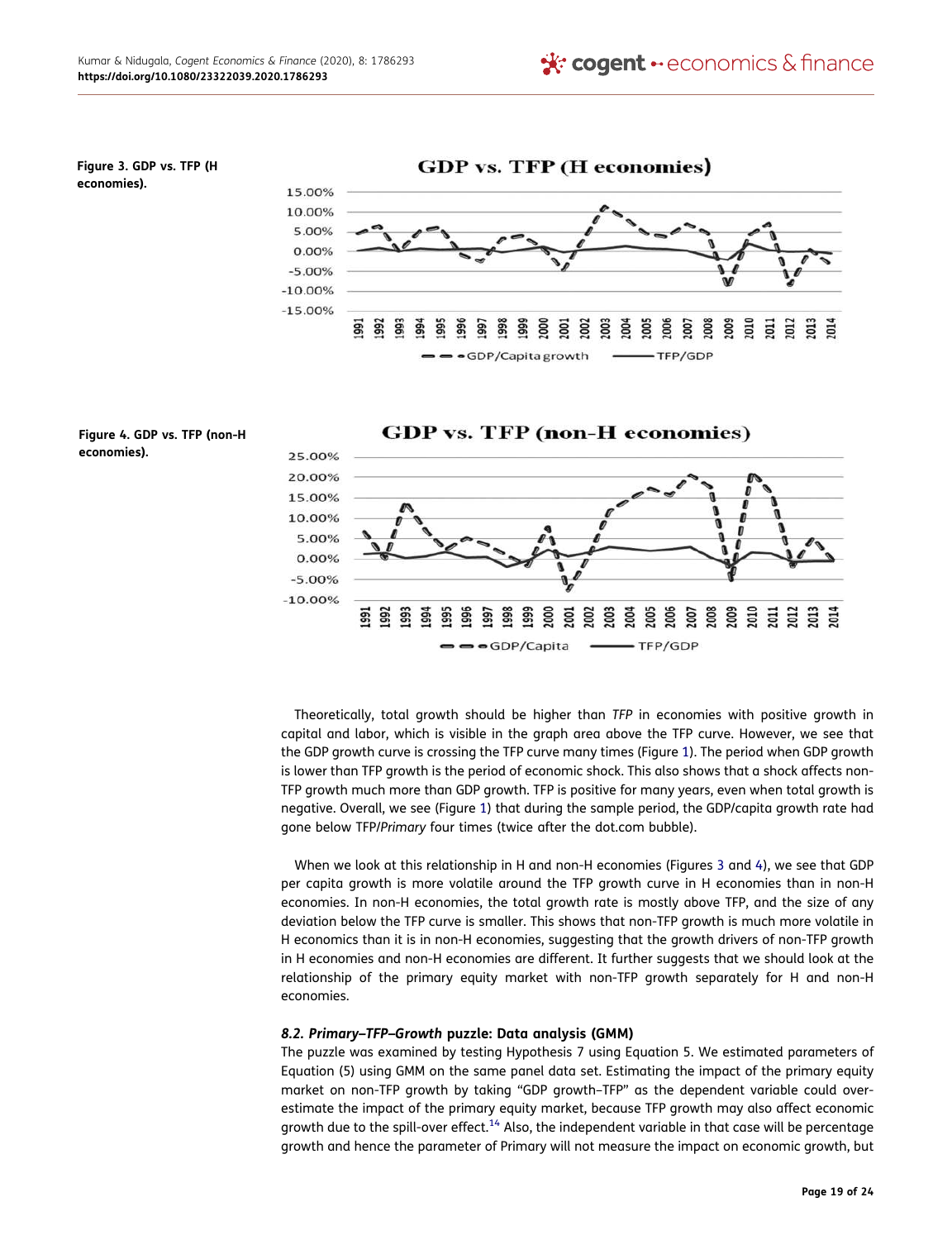rather changes in the non-TFP economic growth rate. In such a case, the estimated β in this model will not be comparable with the β in previous models.

Summary statistics showing differences in H and non-H economies are presented in Table [15](#page-20-1).

The results of the difference GMM estimation are presented in Table [16.](#page-20-2) We see that a 1% increase in TFP has an impact on growth in GDP/capita of 3.39% in non-H countries, and 1.95% in H countries. In addition, controlling for the contribution of *TFP, Primary* market growth brings 3.15% growth in GDP/capita in non-H countries, but primary equity market growth has no significant impact on GDP/ capita in H economies. This shows that the primary equity market causes higher growth in non-H economies via two routes: the TFP and the non-TFP (factor accumulation) routes. In contrast, in H economies, the primary equity market brings growth only through the TFP route.

### <span id="page-20-0"></span>**9. Summary and conclusion**

The theoretical and empirical literature supports the positive role of entrepreneurial finance in TFP growth, taking banks, and the stock market as components of the financial market. Schumpeter's economic model argues that entrepreneurship finance brings about a qualitative change in the economy and factor productivity. Several researchers have examined the role of banks and the stock market (as representative of finance) in productivity growth. However, the role of the primary equity market has not been examined. The literature has argued that the primary equity market is associated with financing for innovation-driven entrepreneurs. Following this, we examined the role of the primary equity market in factor productivity growth. We also examined the role of income level in the primary equity market–TFP relationship. We examined these relationships using various robustness checks.

<span id="page-20-1"></span>

|                     | Table 15. TFP and non-TFP growth summary |                   |                      |                                     |  |
|---------------------|------------------------------------------|-------------------|----------------------|-------------------------------------|--|
| Period<br>1994-2014 |                                          | <b>TFP Growth</b> | GDP/Capita<br>Growth | <b>Primary equity</b><br>market/GDP |  |
| H economies         | Average                                  | 0.30              | 2.38                 | 1.75                                |  |
|                     | Std. dev                                 | 3.066             | 10.066               | 2.631                               |  |
| Non-H economies     | Average                                  | 0.72              | 7.17                 | 1.14                                |  |
|                     | Std. dev                                 | 3.824             | 18.673               | 1.270                               |  |

<span id="page-20-2"></span>

| Table 16. GMM output on Growth-Primary-TFP relationship |                        |                    |  |  |  |  |
|---------------------------------------------------------|------------------------|--------------------|--|--|--|--|
| Variable                                                | <b>Non-H Economies</b> | <b>H</b> Economies |  |  |  |  |
| Log GDP/capita                                          | (1)                    | (2)                |  |  |  |  |
| L.Log GDP per capita                                    | $1.039***$             | $0.7578***$        |  |  |  |  |
| Primary                                                 | $0.0315*$              | $-0.010$           |  |  |  |  |
| Stock                                                   | 0.000671               | 0.0002             |  |  |  |  |
| Bank                                                    | $-0.00628*$            | $0.0015**$         |  |  |  |  |
| <b>TFP Growth</b>                                       | $0.0339***$            | $0.0195**$         |  |  |  |  |
| Year                                                    | 0.0064                 | 0.0049             |  |  |  |  |
| No. of observations                                     | 1,102                  | 838                |  |  |  |  |
| No. of countries                                        | 59                     | 49                 |  |  |  |  |
| No. of instruments                                      | 51                     | 45                 |  |  |  |  |
| AR3                                                     | 0.862                  | 0.105              |  |  |  |  |
| Hansen-J (p val)                                        | 0.306                  | 0.235              |  |  |  |  |

Note: \*\*\* implies significant at 1%; \*\* implies significant at 5%; \* implies significant at 10%.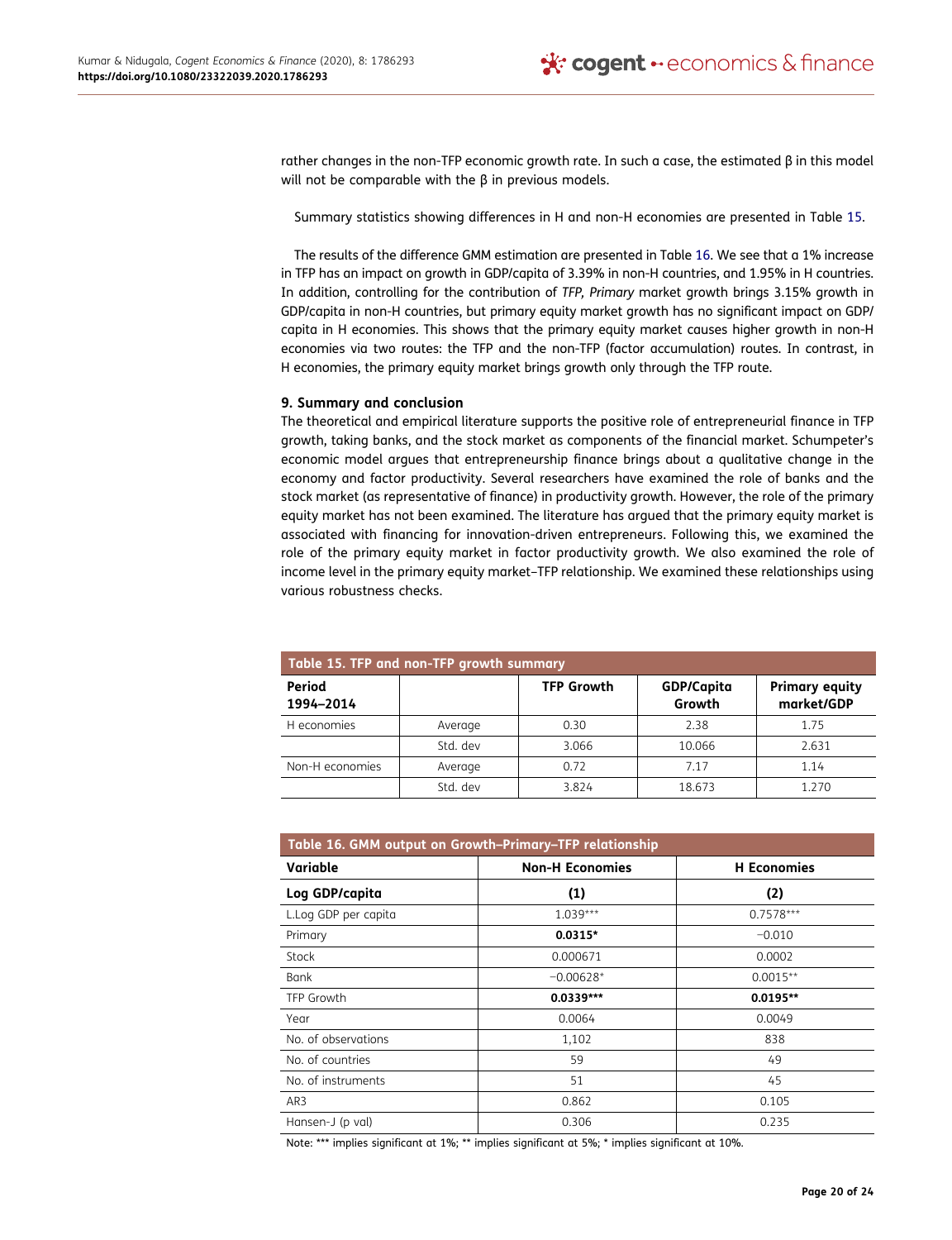All the seven Hypotheses derived from the theory are supported empirically. These findings are especially important after the study of Andriansyah and Messinis [\(2014](#page-22-7)) who found that the Primary-Growth relationship was significant. We found that the primary equity market significantly and positively impacts TFP growth in all income groups of economies. The estimates were found to be robust to several variations in the model, estimation techniques, adding and dropping some variables (economic growth, interaction terms), and winsorization. The role of the primary equity market in TFP was not affected by income level (compatible with the argument of growth theory). The relationship of the primary equity market with TFP was also unaffected by the post-2008 economic crisis.

We also examined causality using the ARDL approach and panel VAR. We found that causality runs from the primary equity market to TFP (the Schumpeter model) and not the other way round. We found that TFP and Primary are cointegrated. We also checked robustness using differenced variables. Primary was found to affect TFP, Secondary, and Bank positively and significantly. We also estimated the LRP of the primary equity market on TFP and found that a 1% permanent increase in TFP brought more than a 100% increase in TFP.

Overall, the results support the Schumpeter model of economic development as well as classical growth theory (that TFP is impacted by innovation). In addition, after taking the primary equity market into account, the remaining two financial market variables, Stock and Bank, were found to have less explanatory power. Thus, while our results provide support to the finance–growth theory, they also suggest that we should give more weight to the primary equity market as a driver of growth and productivity.

Our findings also created a puzzle regarding the Primary–TFP–Growth path, as described in Schumpeter [\(1911](#page-23-1)). Further analysis showed that the primary equity market–TFP–economic development path, as argued in Schumpeter ([1911\)](#page-23-1), is not deviated from. The primary equity market explains TFP in both H and non-H economies. However, the primary equity market also explains factor accumulation growth in non-H economies (following McKinnon, [1973\)](#page-23-3) but not in H economies (following classical theory). Classical growth theory attributes little role to *Primary* in the case of non-TFP growth in H economies, where the financial market is more competitive and efficient. However, in developing economies, the Mckinnon model explains the growth role of the *Primary* market. In H economies, (1) non-TFP growth has no association with the primary equity market; (2) non-TFP growth is larger than TFP growth; and (3) non-TFP growth is very volatile. Therefore, the *Primary*–total growth relationship in H economies is very weak, even though the *Primary*–TFP relationship is strong.

Andriansyah and Messinis [\(2014](#page-22-7)) found no relationship between *Primary* and total economic growth in their data set of 28 countries. Our findings do not counter their findings but rather expand them. The findings of Andriansyah and Messinis ([2014\)](#page-22-7) could be due to their data set of high-income economies. We also found no relationship between *Primary* and total economic growth in highincome countries. We did, however, find a strong relationship in the case of *Primary*–TFP in H economies. Andriansyah and Messinis ([2014\)](#page-22-7) suggest that *Primary* may be affecting growth through some other route. Our study worked on this and showed that *Primary* affects growth through the TFP route in all economies, and through the non-TFP route also in lower-income economies.

### <span id="page-21-0"></span>**10. Policy implications**

Our findings shed new light on the primary equity market and TFP relationship and give policyrelevant insights. *Primary equity market*–TFP is a long-run relationship and an *primary equity market development* causes TFP growth. The findings suggest that, for long-run qualitative growth in the economy, policymakers should increase the primary equity market/GDP ratio. Policymakers should bring about institutional and business environment reforms that promote the growth of the primary equity market (Doidge et al., [2013](#page-23-23)). In addition, policymakers can use primary equity market development as a reliable and measurable indicator of the impact of various policies designed for future economic growth and development. Primary equity market development can also be used by portfolio managers to understand the growth prospectus in a country.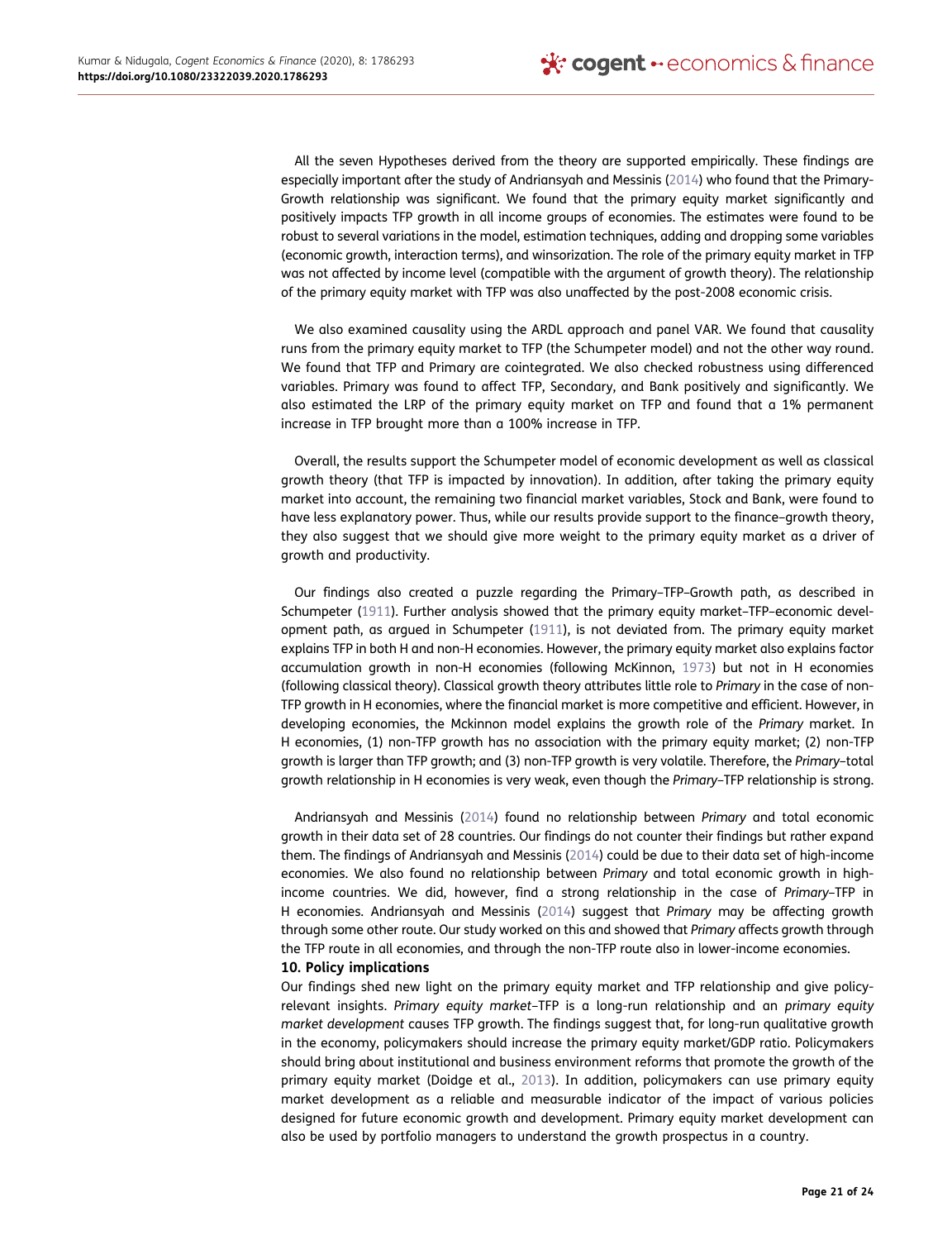#### <span id="page-22-4"></span>**11. Limitations of the study and future research directions**

The main limitation of the study is data related. The factor productivity data were estimated indirectly from residuals based on the assumptions of growth theory. Our sample excluded some countries from the data set. Data issues, the estimation technique, and the assumption of linearity in the model may have had their effects.

The findings are suggestive of new research directions. This research could be further extended to the determinants of primary equity market growth. Doidge et al. ([2013](#page-23-23)) argued for the role of institutions in primary equity market development. However, this study did not include institutions in the model since we followed Andriansyah and Messinis [\(2014\)](#page-22-7) model. We assumed that the role of institutions in TFP is controlled through lag-TFP. The role of institutions in the primary equity market–TFP relationship could be studied separately. In addition, our study is a cross-country panel data study; there may be vast differences in the institutional characteristics of different countries and their impact. Since longer time series are now available, time-series data analysis for individual countries could provide new insights on the institutional impact in various countries.

#### **Funding**

The authors received no direct funding for this research.

#### **Author details**

<span id="page-22-0"></span>Vinod Kumar<sup>[1](#page-1-0)</sup>

- E-mail: f12vinodk@iimidr.ac.in ORCID ID: http://orcid.org/0000-0002-2961-6066
- <span id="page-22-1"></span>Ganesh Kumar Nidugala<sup>2</sup>
- E-mail: ganesh@iimidr.ac.in
- <sup>1</sup> Fellow Program in Management (Finance & Accounting), Indian Institute of Management Indore, Indore, Madhya Pradesh 453556, India.
- <sup>2</sup> Department of Economics, Indian Institute of Management Indore, Indore, Madhya Pradesh 453556, India.

#### **Citation information**

Cite this article as: Impact of primary market on total factor productivity: A cross-country analysis, Vinod Kumar & Ganesh Kumar Nidugala*, Cogent Economics & Finance*  (2020), 8: 1786293.

#### <span id="page-22-5"></span>**Notes**

- 1. http://databank.worldbank.org/data/reports.aspx? source = world-development-indicators.
- <span id="page-22-6"></span>2. https://[www.conference-board.org/data/economy](http://www.conference-board.org/data/economydatabase/index.cfm?id=27762)  [database/index.cfm?id=27762](http://www.conference-board.org/data/economydatabase/index.cfm?id=27762)
- <span id="page-22-11"></span>3. L, LM,UM, H represent lower income, lower middle income, upper middle income, and high income level for an economy. The income level is defined by the World Bank every year based on the per capita income of the country.
- <span id="page-22-13"></span>4. For a robustness check, we also conducted IPS and LLC tests on the balanced data part by removing a few countries that have fewer data.
- <span id="page-22-15"></span>5. xtivreg2 command in Stata provides endogeneity test for a variable using Durbin-WU-Hausman test. The null hypothesis is that regressor is exogenous.
- <span id="page-22-16"></span>6. We have preferred PCA technique as it uses fewer lags to make valid instruments. However, in some estimations it could not address autocorrelation in composite errors, in such cases, we used the collapsing technique.
- <span id="page-22-17"></span>7. L.variable represents the lag value of that variable.
- <span id="page-22-18"></span>8. The results of panel instrument variables are not reported for brevity. However, they can be provided on demand.
- <span id="page-22-19"></span>9. LM means lower middle-income countries, UM means upper middle-income countries and

H implies Higher-income countries as defined in World Bank classification of countries.

- <span id="page-22-21"></span>10. D.variable represents differenced variables i.e., the difference of that variable with its own one-period lag.
- <span id="page-22-22"></span>11. LD.variable represents lag of differenced variables.
- <span id="page-22-20"></span>12. Lag-select(string) specifies the criterion used to select lag length in ADF (augmented Dickey Fuller) regressions. The string can be AIC(default), BIC or HQIC.
- <span id="page-22-23"></span>13. Some results are not reported for brevity. However, they can be provided on demand.
- <span id="page-22-24"></span>14. Higher TFP growth (higher technological absorption) may also have an impact on capital and labor accumulation, leading to higher economic growth.

#### **References**

- Acs, Z. A., Desai, S., & Klapper, L. F. (2008). What does 'entrepreneurship' data really show? *Small Business Economics*, *31*(3), 265–281. [https://doi.org/10.1007/](https://doi.org/10.1007/s11187-008-9137-7) [s11187-008-9137-7](https://doi.org/10.1007/s11187-008-9137-7)
- <span id="page-22-7"></span>Andriansyah, A., & Messinis, G. ([2014](#page-5-1)). Equity markets and economic development: Does the primary market matter? *Economic Record*, *90*(Special Issue), 127–141. [https://doi.org/10.1111/1475-](https://doi.org/10.1111/1475-4932.12134)  [4932.12134](https://doi.org/10.1111/1475-4932.12134)
- <span id="page-22-2"></span>Ang, J. B. [\(2008](#page-2-0)). A survey of recent developments in the literature of finance and growth. *Journal of Economic Surveys*, *22*(3), 536–576. [https://doi.org/10.1111/j.](https://doi.org/10.1111/j.1467-6419.2007.00542.x) [1467-6419.2007.00542.x](https://doi.org/10.1111/j.1467-6419.2007.00542.x)
- <span id="page-22-12"></span>Aretis, P., & Demetriades, P. ([1997\)](#page-7-2). Financial development and economic growth: Assessing the evidence. *The Economic Journal*, *107*(442), 783–799. [https://doi.](https://doi.org/10.1111/1468-0297.00193) [org/10.1111/1468-0297.00193](https://doi.org/10.1111/1468-0297.00193)
- <span id="page-22-10"></span>Arizala, F., Cavallo, E., & Galindo, A. ([2013\)](#page-6-0). Financial development and TFP growth: Cross-country and industry-level evidence. *Applied Financial Economics*, *23*(6), 433–448. [https://doi.org/10.1080/09603107.](https://doi.org/10.1080/09603107.2012.725931)  [2012.725931](https://doi.org/10.1080/09603107.2012.725931)
- <span id="page-22-14"></span>Baltagi, B. [\(2008](#page-8-4)). *Econometric analysis of panel data* (4th ed.). John Wiley & Sons.
- <span id="page-22-9"></span>Barro, R. J. ([1991\)](#page-6-1). Economic growth in a cross section of countries. *Quarterly Journal of Economics*, *106*(2), 407–443. <https://doi.org/10.2307/2937943>
- <span id="page-22-8"></span>Barro, R. J., & Sala-i-Martin, X. [\(2009](#page-6-1)). *Economic growth*. PHI Learning.
- <span id="page-22-3"></span>Beck, T., Levine, R., & Loayza, N. ([2000\)](#page-2-1). Finance and the sources of growth. *Journal of Financial Economics*, *58*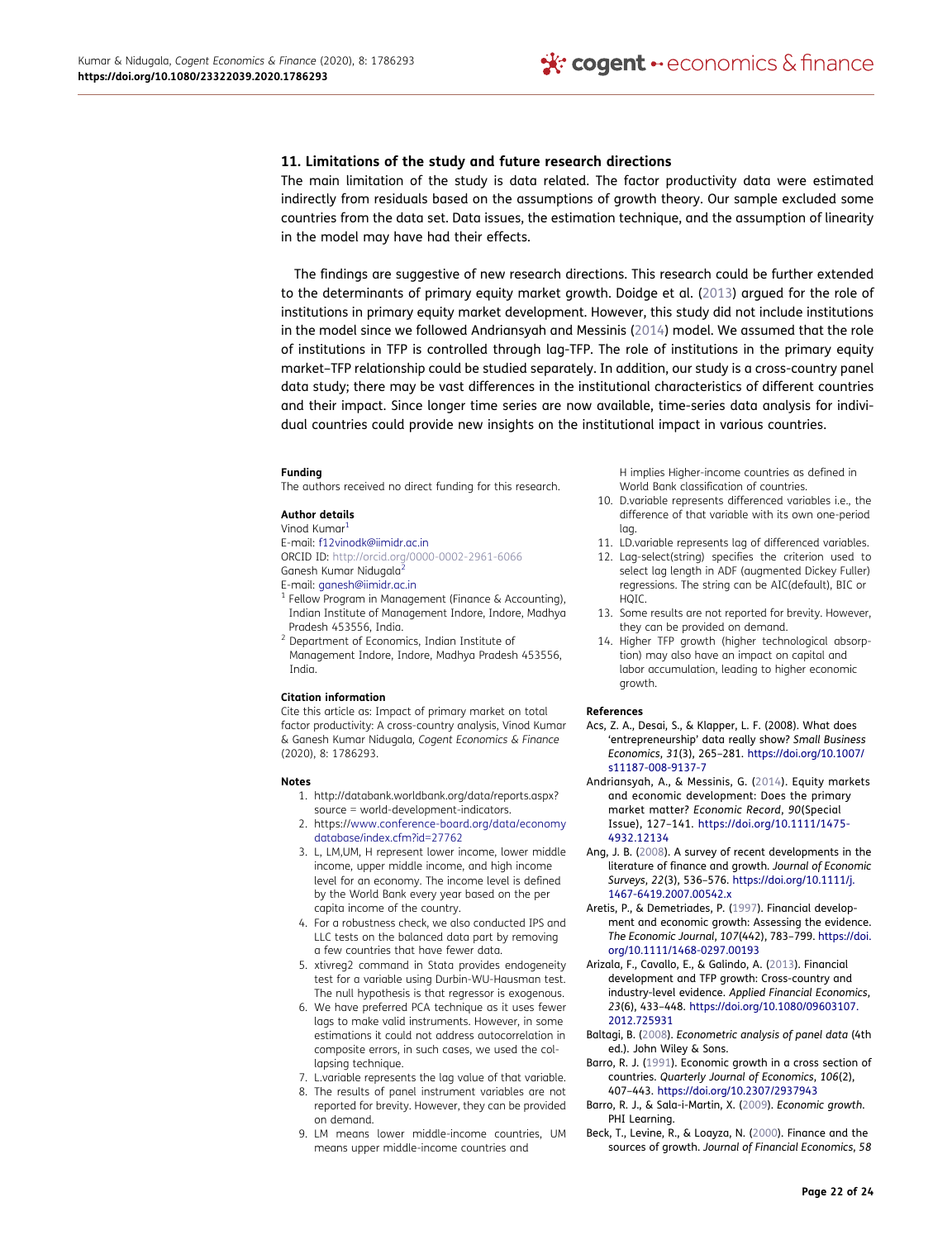#### (1–2), 261–300. [https://doi.org/10.1016/S0304-405X](https://doi.org/10.1016/S0304-405X(00)00072-6)  [\(00\)00072-6](https://doi.org/10.1016/S0304-405X(00)00072-6)

- <span id="page-23-7"></span>Benhabib, J., & Spiegel, M. M. ([2000\)](#page-2-2). The role of financial development in growth and investment. *Journal of Economic Growth*, *5*(4), 341–360. [https://doi.org/10.](https://doi.org/10.1023/A:1026599402490) [1023/A:1026599402490](https://doi.org/10.1023/A:1026599402490)
- <span id="page-23-14"></span>Black, B. S., & Gilson, R. J. [\(1998\)](#page-2-3). Venture capital and the structure of capital markets: Banks versus stock markets. *Journal of Financial Economics*, *47*(3), 243–277. [https://doi.org/10.1016/S0304-405X\(97\)00045-7](https://doi.org/10.1016/S0304-405X(97)00045-7)
- <span id="page-23-17"></span>Bonini, S., & Alkan, S. [\(2012\)](#page-2-4). The political and legal determinants of venture capital investments around the world. *Small Business Economics*, *39*(4), 997–1016. <https://doi.org/10.1007/s11187-011-9323-x>

<span id="page-23-25"></span>Breitenlechner, M., Gächter, M., & Sindermann, F. [\(2015\)](#page-6-2). The finance–growth nexus in crisis. *Economics Letters*, *132*  (C), 31–33. [https://doi.org/10.1016/j.econlet.2015.04.](https://doi.org/10.1016/j.econlet.2015.04.014)  [014](https://doi.org/10.1016/j.econlet.2015.04.014)

- <span id="page-23-13"></span>Calderon, C., & Liu, L. ([2003](#page-2-1)). The direction of causality between financial development and economic growth. *Journal of Development Economics*, *72*(1), 321–334. [https://doi.org/10.1016/S0304-3878\(03\)00079-8](https://doi.org/10.1016/S0304-3878(03)00079-8)
- <span id="page-23-28"></span>Choi, I. ([2001\)](#page-8-4). Unit root tests for panel data. *Journal of International Money and Finance*, *20*(2), 249–272. [https://doi.org/10.1016/S0261-5606\(00\)00048-6](https://doi.org/10.1016/S0261-5606(00)00048-6)
- <span id="page-23-2"></span>Dholakia, B. H., & Dholakia, R. H. [\(1998](#page-2-5)). *Theory of economic growth and technical progress: An introduction*. Macmillan India.
- <span id="page-23-23"></span>Doidge, C., Karolyi, G. A., & Stulz., R. M. ([2013](#page-5-2)). The U. S. left behind ? Financial globalization and the rise of IPOs outside the U. S. *Journal of Financial Economics*, *110*(3), 546–573. <https://doi.org/10.1016/j.jfineco.2013.08.008>
- <span id="page-23-19"></span>Faria, A. P., & Barbosa, N. [\(2014](#page-2-6)). Does venture capital really foster innovation? *Economics Letters*, *122*(2), 129–131. <https://doi.org/10.1016/j.econlet.2013.11.014>
- <span id="page-23-10"></span>Greenwood, J., & Jovanovic, B. [\(1990](#page-2-7)). Financial development, growth, and the distribution of income. *Journal of Political Economy*, *98*(5, Part 1), 1076–1107. <https://doi.org/10.1086/261720>
- <span id="page-23-18"></span>Groh, A., Liechtenstein, H., & Lieser, K. [\(2013\)](#page-2-8). The venture capital and private equity country attractiveness index 2013
- <span id="page-23-24"></span>Jeanneney, S. G., Hua, P., & Liang, Z. ([2006\)](#page-6-1). Financial development, economic efficiency, and productivity growth: Evidence from China. *Developing Economies*, *44*(1), 27–52. [https://doi.org/10.1111/j.1746-1049.](https://doi.org/10.1111/j.1746-1049.2006.00002.x)  [2006.00002.x](https://doi.org/10.1111/j.1746-1049.2006.00002.x)
- <span id="page-23-15"></span>Jeng, L. A., & Wells, P. C. [\(2000](#page-2-3)). The determinants of venture capital funding : Evidence across countries. *Journal of Corporate Finance*, *6*(3), 241–289. [https://](https://doi.org/10.1016/S0929-1199(00)00003-1) [doi.org/10.1016/S0929-1199\(00\)00003-1](https://doi.org/10.1016/S0929-1199(00)00003-1)
- <span id="page-23-16"></span>Kaplan, S., & Schoar, A. ([2005\)](#page-2-3). Private equity performance: Returns, persistence, and capital flows. *Journal of Finance*, *60*(4), 1791–1823. [https://doi.org/](https://doi.org/10.1111/j.1540-6261.2005.00780.x) [10.1111/j.1540-6261.2005.00780.x](https://doi.org/10.1111/j.1540-6261.2005.00780.x)
- <span id="page-23-22"></span>Keynes, J. M. [\(1936](#page-3-1)). *The general theory of employment, interest and money*. Macmillan.
- <span id="page-23-5"></span>King, R. G., & Levine, R. [\(1993a\)](#page-2-9). Finance and growth: Schumpeter might be right. *Quarterly Journal of Economics*, *108*(3), 717–737. [https://doi.org/10.2307/](https://doi.org/10.2307/2118406)  [2118406](https://doi.org/10.2307/2118406)
- <span id="page-23-11"></span>King, R. G., & Levine, R. ([1993b\)](#page-2-7). Finance, entrepreneurship, and growth: Theory and evidence. *Journal of Monetary Economics*, *32*(3), 513–542. [https://doi.org/](https://doi.org/10.1016/0304-3932(93)90028-E)  [10.1016/0304-3932\(93\)90028-E](https://doi.org/10.1016/0304-3932(93)90028-E)
- <span id="page-23-30"></span>Lee, B. S. ([2012\)](#page-12-1). Bank-based and market-based financial systems: Time-series evidence. *Pacific- Basin Finance Journal*, *20*(2), 173–197. [https://doi.org/10.1016/j.pac](https://doi.org/10.1016/j.pacfin.2011.07.006) [fin.2011.07.006](https://doi.org/10.1016/j.pacfin.2011.07.006)
- Levine, R., & Zervos, S. (1995). *Capital control liberalization and stock market development*. World Bank, Policy Research Department.
- <span id="page-23-6"></span>Levine, R., & Zervos, S. [\(1998](#page-2-10)). Stock markets, banks, and economic growth. *American Economic Review*, *88*(3), 537–558. https://doi.org/10.1016/j.ribaf.2006.05.002
- <span id="page-23-3"></span>McKinnon, R. I. [\(1973](#page-2-11)). *Money and capital in economic development*. Brookings Institution.
- <span id="page-23-12"></span>Neusser, K., & Kugler, M. ([1998\)](#page-2-1). Manufacturing growth and financial development: Evidence from OECD. *Review of Economics and Statistics*, *80*(4), 638–646. <https://doi.org/10.1162/003465398557726>
- <span id="page-23-35"></span>Pagano, M. [\(1993\)](#page-18-0). Financial markets and growth: An overview. *European Economic Review*, *37*(2–3), 613–622. [https://doi.org/10.1016/0014-2921\(93\)90051-B](https://doi.org/10.1016/0014-2921(93)90051-B)
- <span id="page-23-26"></span>Patrick, H. T. [\(1966\)](#page-6-3). Financial development and economic growth in underdeveloped countries. *Economic Development and Cultural Change*, *14*(2), 174–189. <https://doi.org/10.1086/450153>
- <span id="page-23-32"></span>Pedroni, P. [\(1999](#page-14-1)). Critical values For Cointegration Tests In Heterogeneous Panels With Multiple Regressors. *Oxford Bulletin Of Economics And Statistics*, *61*  (Special Issue), 0305–9049. https://doi.org/10.1111/ 1468-0084.0610s1653
- <span id="page-23-20"></span>Popov, A., & Roosenboom, P. [\(2013](#page-2-12)). Venture capital and new business creation. *Journal of Banking and Finance*, *37*(12), 4695–4710. [https://doi.org/10.1016/j.](https://doi.org/10.1016/j.jbankfin.2013.08.010)  [jbankfin.2013.08.010](https://doi.org/10.1016/j.jbankfin.2013.08.010)
- <span id="page-23-8"></span>Rioja, F., & Valev, N. ([2004](#page-2-13)). Does one size fit all? A reexamination of the finance and growth relationship. *Journal of Development Economics*, *74*(2), 429–447. <https://doi.org/10.1016/j.jdeveco.2003.06.006>
- <span id="page-23-34"></span>Romer, P. [\(1990](#page-18-1)). Endogenous technological change. *Journal of Political Economy*, *98*(5), S71–S102. [https://](https://doi.org/10.1086/261725)  [doi.org/10.1086/261725](https://doi.org/10.1086/261725)
- <span id="page-23-29"></span>Roodman, D. ([2009\)](#page-8-5). How to do xtabond2: An introduction to difference and system GMM in Stata. *Stata Journal*, *9*(1), 86–136. [https://doi.org/10.1177/](https://doi.org/10.1177/1536867X0900900106) [1536867X0900900106](https://doi.org/10.1177/1536867X0900900106)
- <span id="page-23-1"></span>Schumpeter, J. A. ([1911\)](#page-2-14). *The theory of economic development*. Oxford University Press.
- <span id="page-23-31"></span>Sjo, B. [\(2010\)](#page-14-2). *Lectures in modern economic time series analysis*. memo. [https://www.iei.liu.se/nek/ekonome](https://www.iei.liu.se/nek/ekonometrisk-teori-7-5-hp-730a07/filarkiv/1.230988/tsbook11.pdf)  [trisk-teori-7-5-hp-730a07/filarkiv/1.230988/tsbook11.](https://www.iei.liu.se/nek/ekonometrisk-teori-7-5-hp-730a07/filarkiv/1.230988/tsbook11.pdf) [pdf](https://www.iei.liu.se/nek/ekonometrisk-teori-7-5-hp-730a07/filarkiv/1.230988/tsbook11.pdf)
- <span id="page-23-0"></span>Solow, R. ([1956\)](#page-2-15). A contribution to the theory of economic growth. *Quarterly Journal of Economics*, *70*(1), 65–94. <https://doi.org/10.2307/1884513>
- <span id="page-23-27"></span>Subrahmanyam, A., & Titman, S. ([1999\)](#page-6-4). The going- public decision and the development of financial markets. *Journal of Finance*, *54*(3), 1045–1082. [https://doi.org/](https://doi.org/10.1111/0022-1082.00136) [10.1111/0022-1082.00136](https://doi.org/10.1111/0022-1082.00136)
- <span id="page-23-4"></span>Tobin, J., & Brainard, W. C. [\(1963](#page-2-7)). Financial intermediaries and the effectiveness of monetary control. *American Economic Review*, *53*(2), 383–400. https:// www.jstor.org/stable/1823880
- <span id="page-23-9"></span>Townsend, R. M. [\(1979](#page-2-7)). Optimal contracts and competitive markets with costly state verification. *Journal of Economic Theory*, *21*(2), 265–293. [https://doi.org/10.](https://doi.org/10.1016/0022-0531(79)90031-0) [1016/0022-0531\(79\)90031-0](https://doi.org/10.1016/0022-0531(79)90031-0)
- <span id="page-23-33"></span>Vinod, K., & Ganesh, K. N. ([2017](#page-16-2)). Impact of primary market growth on economic growth, productivity and entrepreneurship: A cross country analysis. In *IMR doctoral conference (pp*. 2016–2017). Bangalore: Indian Institute of Management Bangalore.<http://www.iimb.ernet.in/>
- <span id="page-23-21"></span>Winton, A., & Yerramilli, V. [\(2008](#page-2-16)). Entrepreneurial finance: Banks versus venture capital. *Journal of Financial Economics*, *88*(1), 51–79. [https://doi.org/10.](https://doi.org/10.1016/j.jfineco.2007.05.004) [1016/j.jfineco.2007.05.004](https://doi.org/10.1016/j.jfineco.2007.05.004)